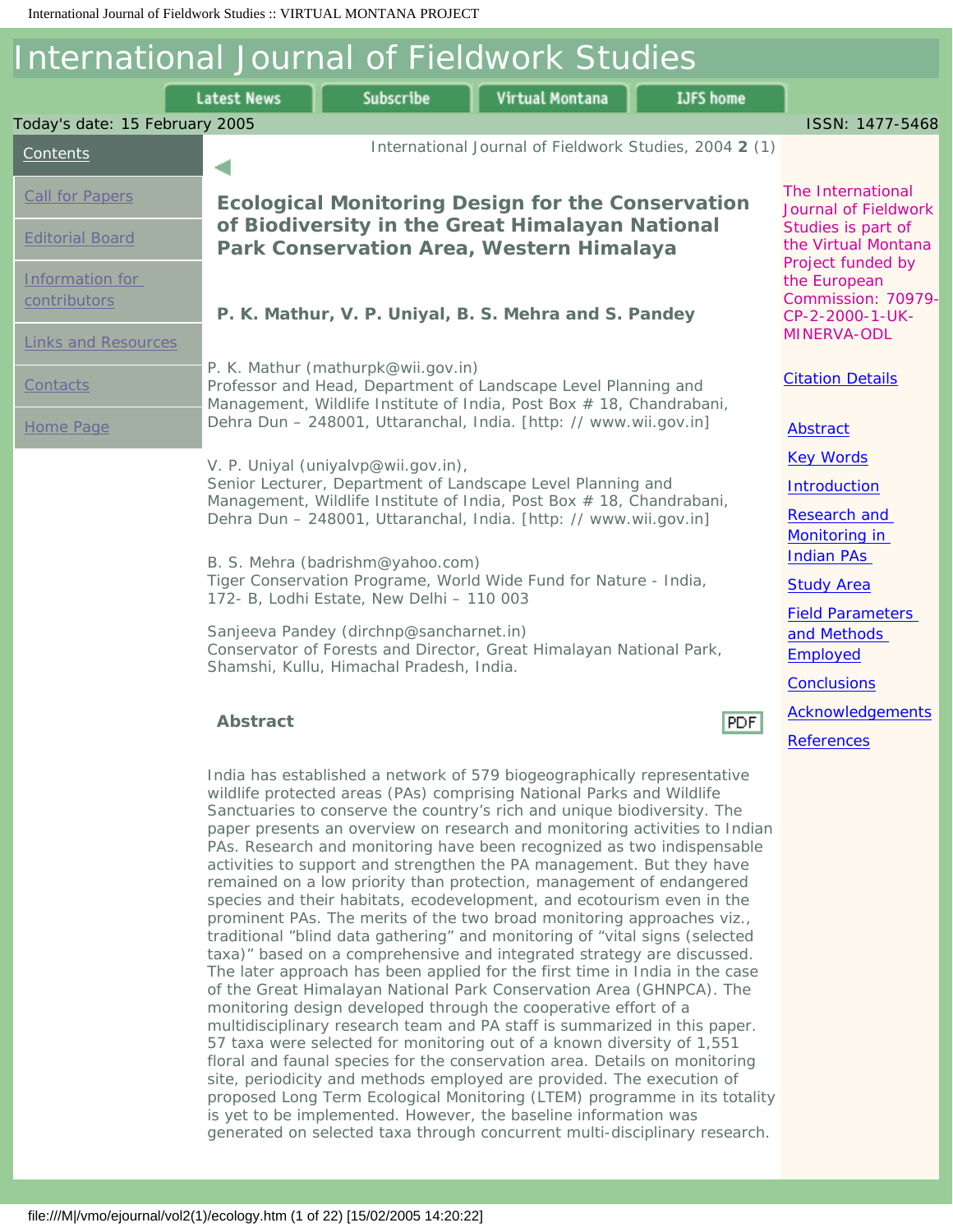## **Key Words**

Conservation, Biodiversity, Ecological monitoring, Western Himalaya, Himalayan landscape and Great Himalayan National Park.

▲

# **Introduction**

<span id="page-1-0"></span>Biological diversity or biodiversity is not a simple collection of species but a reference to diversity of life (Noss 1990; Wilson 1992; McNeely 1995; Baydack et al. 1999). Biodiversity on the earth is being impoverished at an alarming rate, just at the time when man needs it most for sustaining its own life (Kim and Weaver 1994; Naveh, 1995; Perrings et al. 1995; Salwasser 1995; Wood et al. 2000; Buck et al. 2001; Laird 2002). In developing countries, pressure on the biodiversity is intense, stemming from rapidly increasing human and livestock populations and diverse demands for economic growth. Thus, the reach of industrial society has extended into the most remote regions of the globe and human-induced habitat conversions and species loss are arguably at record levels (Schelhas et al. 2001). Biodiversity has emerged at the centre of one of the most contentious global debates of this century. It is now well recognised that the well-being of humans and biodiversity are more interdependent than ever before (Laird 2002). Virtually all governments, organisations, and communities have responded to this situation in several ways. Efforts for biodiversity conservation and its related research dominated in the recent activities of international organisations.

Maintaining biodiversity entails addressing resources at various hierarchical levels, including genetic, species, ecosystem and landscape (The Keystone Center 1991; Marcot 1992; Naveh 1995). With impetus of the Convention of Biological Diversity (CBD), the recent conservation policies, strategies and guidelines have emphasised the maintenance of healthy, productive and diverse ecosystems (Davey, 1999; Kumar et al. 2002).

The global or national level conservation strategies therefore, advocated for setting up a comprehensive and well-managed wildlife protected area (PA) system considering it as the most practical way to conserve the greatest amount of world's biological diversity and the ecological processes in in situ condition that define and mould it (MacKinnon et al. 1986; National Forest Policy, 1988; Rodgers and Panwar 1988; Braatz et al. 1992; IUCN, UNEP and WWF 1991; WRI, IUCN and UNEP 1992; UNCED Convention on Biological Diversity, 1992; Biodiversity Guidebook 1995). However, most PAs are like 'islands' as their existing boundaries do not cover the complete range of biodiversity values they seek to protect. They are also faced with the situation of reconciling resource needs of various stakeholders and resolving their conflicts. The non-compatible land uses around several of PAs also does not augur well for PA management. Miller (1999) has described seven significant obstacles that limit their capacity to meet growing demands for their full array of benefits and values. The World Bank (1996) stated that PAs can be successful in realizing their long term conservation goals only to the extent that their priorities can become integrated into large-scale land use planning activities and regulations at the local and regional levels. The PAs-and the people responsive for PAswill have to be more flexible, more responsive and more adaptable than has sometimes been the case in the past. Protected areas need to continue to expand both physically and philosophically, and to connect with each other, the wider landscape and more generally with society and the economy (Dudley et al. 1999). Thus, in recent years several new tools and approaches have been described and efforts for biodiversity conservation have moved beyond PAs to include large human-dominated landscapes,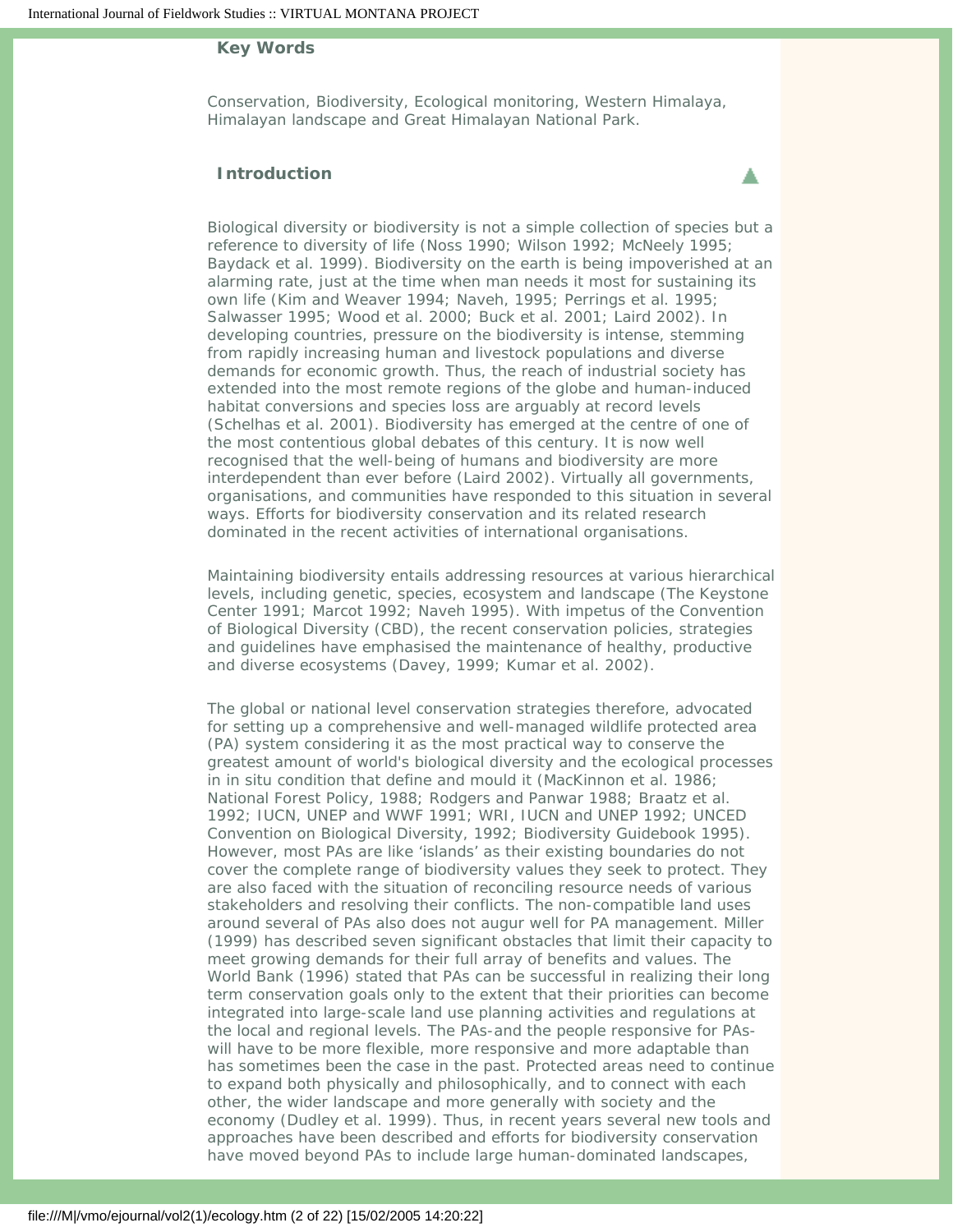ecoregions, and agroecosystems (Freezailah 1995; Scott et al. 1999; Soule and Terborgh 1999; Miller 1999; Mathur 2002; Mathur et al. 2002).

In India, a network of biogeographically representative PAs comprising National Parks (NPs) and Wildlife Sanctuaries (WLS) has been established (Rodgers and Panwar 1988; Kothari et al. 1989). From only 10 NPs and 127 WLS in 1970, the number of PAs had grown to 86 NPs and 480 WLS (Rodgers et al. 2000). These PAs are located in ten biogeographical zones and represent 4.66% of the country's geographical area. The wildlife law in India (Anon.1972) prohibits human settlement in PAs and allows only regulated grazing in the case of WLS. In practice this is not the ground reality, instead more than 50% of the PAs have human population within them; more than 80% of PAs have human population around them; and nearly 40% have rights and leases for their use by people in and around them. Kothari et al. (1989) in their review on the management of PAs in India have documented that only 40% of NPs and 16% of WLS have completed their legal procedures. Moreover, the Indian PAs face a variety of biotic pressures of human origin, such as poaching, illegal felling, livestock grazing, fire, collection of medicinal herbs and other non-timber forest produces (NTFPs), tourism, pilgrimage, developmental projects, etc. Occasionally prominent natural factors like floods, cyclones, droughts and avalanches also cause havoc. Such natural factors and biotic pressure are detrimental to habitat, species diversity and productivity. In order to overcome these pressures, management of the PAs is required and authorities need to undertake different measures to protect the area; which might include habitat restoration and improvement including plantations, weed control, soil and moisture conservation, water development, prescribed burning; management of rare and endangered species and also management of tourism and pilgrimage. Different levels of management input, in both quantity and quality, are being provided in the different PAs across the country. A beginning has also been made by selected PAs in initiating ecodevelopment activities for reducing the adverse impact of resource dependent people on PAs and vice-versa.

Research and monitoring has been recognised as two indispensable arms, which support and strengthen the management of PAs (MacKinnon et al. 1986; Goldsmith 1991; Spellerberg 1991; Mathur and Mathur 1995). Monitoring and research improve understanding of issues and the development of strategies relevant to PA management and the interactions between the PA and people. Monitoring has been considered as an essential component of any viable strategy to conserve biological diversity because it provides a basis to track the status of various components of biodiversity over time in the context of different management regimes (Common and Norton 1995). Research and monitoring outputs enhance the information base, assist in redefining PA objectives, prioritising management issues and evolving appropriate strategies. Thus, a wellplanned, coordinated, research and effective monitoring programme in PAs become imperative for sound management.

# <span id="page-2-0"></span>**Research and Monitoring in Indian PAs - An Overview**

It is not intended here to present an exhaustive review of research and monitoring activities in Indian PAs. However, it is considered worthwhile to present an overview on research and monitoring inputs received by Indian PAs, their implications on PA management, constraints and future needs. In general, wildlife research and monitoring activities have lagged behind in the Indian PAs than other activities undertaken by the management of PAs like protection measures, management of species and their habitats, nature education, ecodevelopment, and ecoturism. Until the 1970s, organised wildlife research in India was dominated by ornithological studies (Panwar and Mathur 1993; Mathur and Mathur 1998). Likewise, little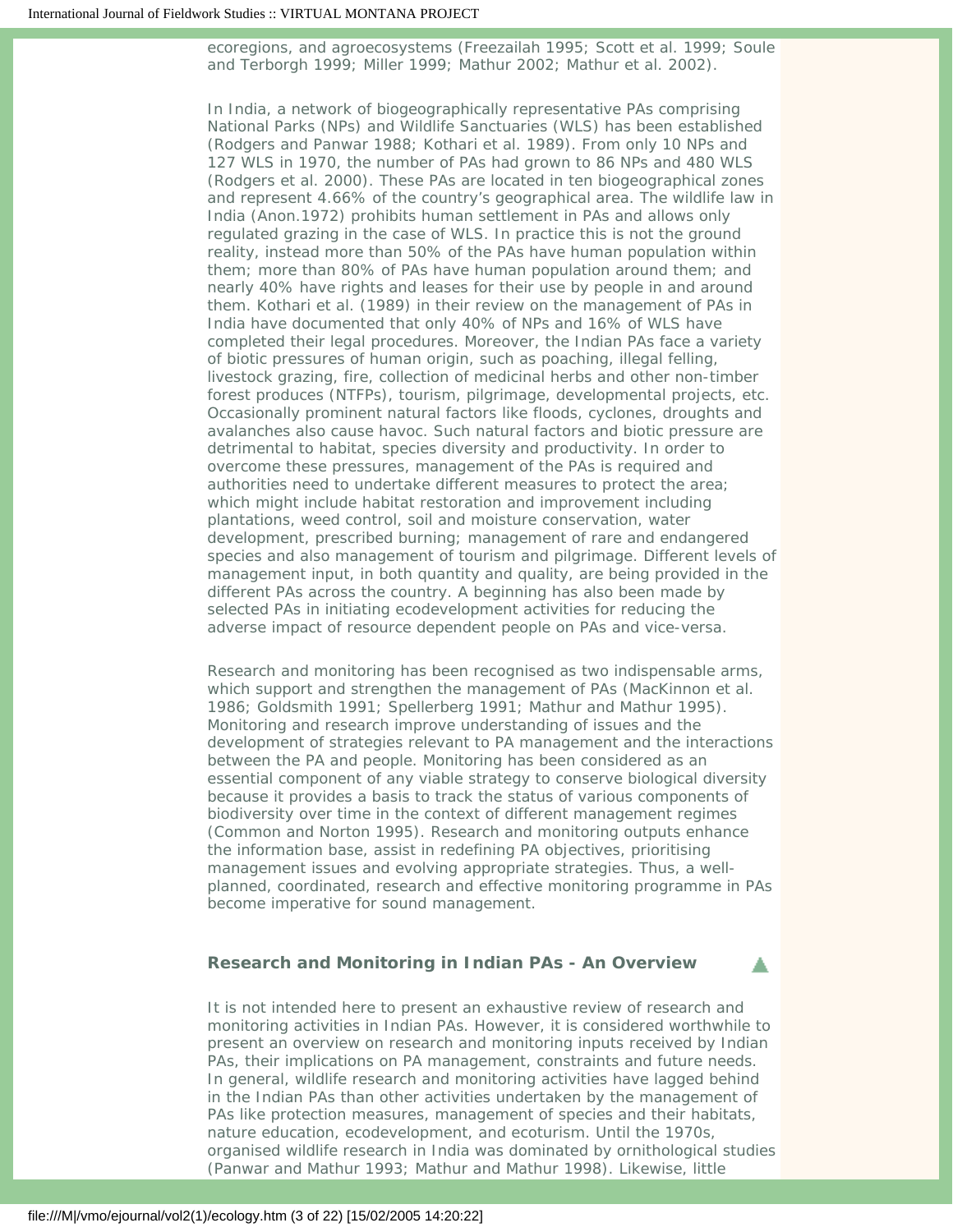attention was paid to create a systematic database of biological resources and management of PAs (Mathur and Mathur 2000). A large number of PAs lack basic inventories or even check lists of different taxonomic groups (Mathur and Mathur 1998; Anon. 2002). Wherever they exist, they need updating and confirmation. On one hand PA-wise inventories on invertebrates, particularly insects, amphibians, reptiles and smaller mammals in a majority of the cases neither exist nor do the current trends indicate their likely availability in the near future. On the other hand, the vastness of the country, rich diversity and inadequate resources poses a great challenge.

Except for large mammals, and to some extent avifauna, existing information on distribution, abundance and status of other taxonomic groups is inadequate. Among plants, much published work deals with timber species or trees in general. Check lists of lower plants, orchids, herbs, shrubs and grasses are needed on a priority in almost all cases. It is only during the last two-three decades that biological and ecological researches on large herbivores and carnivores have been undertaken by various national and state level institutions and some individuals (Joslin 1973; Berwick 1976; Martin 1977; Panwar 1979; Johnsingh 1982; Newton 1984; Kumar 1987; Sinha 1986; Khan et al. 1990; Karanth and Sunquist 1992; Mathur et al. 1995; Sathyakumar 1994: Sankar 1994; Chellam and Johnsingh 1994; Sinha and Sawarkar 1991; Chundawat 1992; Hussain 1993; Ranjitsinh 1989; Gupta and Kumar 1994; Gopal 1995; Rahmani 1996; Bhatnagar 1997; Pandav 2000; Johnsingh and Joshua 1994; Sukumar 1994; Chowdhury et al. 1997. Only a few multidisciplinary, integrated research studies addressing different ecosystems, habitats and associated floral and faunal species, and also interactions among them have been undertaken (WII 1999a; WII 1999b; Mathur et al. 2002 and Kumar et al. 2002). The main thrust until recently has remained on "species oriented" and biological research. A shift towards applied or management oriented and interdisciplinary studies, including socioeconomic component, is being advocated in many forums in order to meet the growing challenges (Panwar and Mathur, 1993; Mathur and Mathur 1998; Anon. 2002). One early example of this was the overview on research and monitoring in Tiger Reserves has been provided by Saharia et al. (1979) while Kothari et al. (1989) reviewed the status of research and monitoring in Indian PAs. A review of wildlife research in different States of India carried out in 1994 highlighted gaps in available information and priority research required (Anon. 1994). Mathur and Mathur (1998) reviewed research undertaken in seven India Ecodevelopment Project PA sites. Mathur (2000) reviewed research and monitoring in Indian Terai and recommended for multi-disciplinary and experimental research.

The main challenge for scientists and field practitioners lies in planning and conduct of research studies that use an integrated approach towards natural resource management, while keeping in view the multiple objectives and needs of biomass-dependent people. Like research, different forms and varying levels of monitoring activity can also be observed in different PAs. Monitoring activities mainly carried out by the PA staff can be summarised under the following broad six categories.

(a) Monitoring of large mammals. This is the oldest activity in Indian PAs. Almost all PAs undertake population estimation on periodic basis for select carnivores, primates and ungulates. In some cases, past trends are being maintained on the basis of management units i.e. compartment, block or range. Different methods are being employed (Sale and Berkmuller 1988; Rodgers 1991). Often doubts regarding the accuracy, reliability and robustness of field methods and data collected are being raised (Karanth 1987, 1995; Karanth and Nichols1998). Development of site specific field methods, requisite staff training, data analysis and interpretation of findings are some of the important aspects those need urgent attention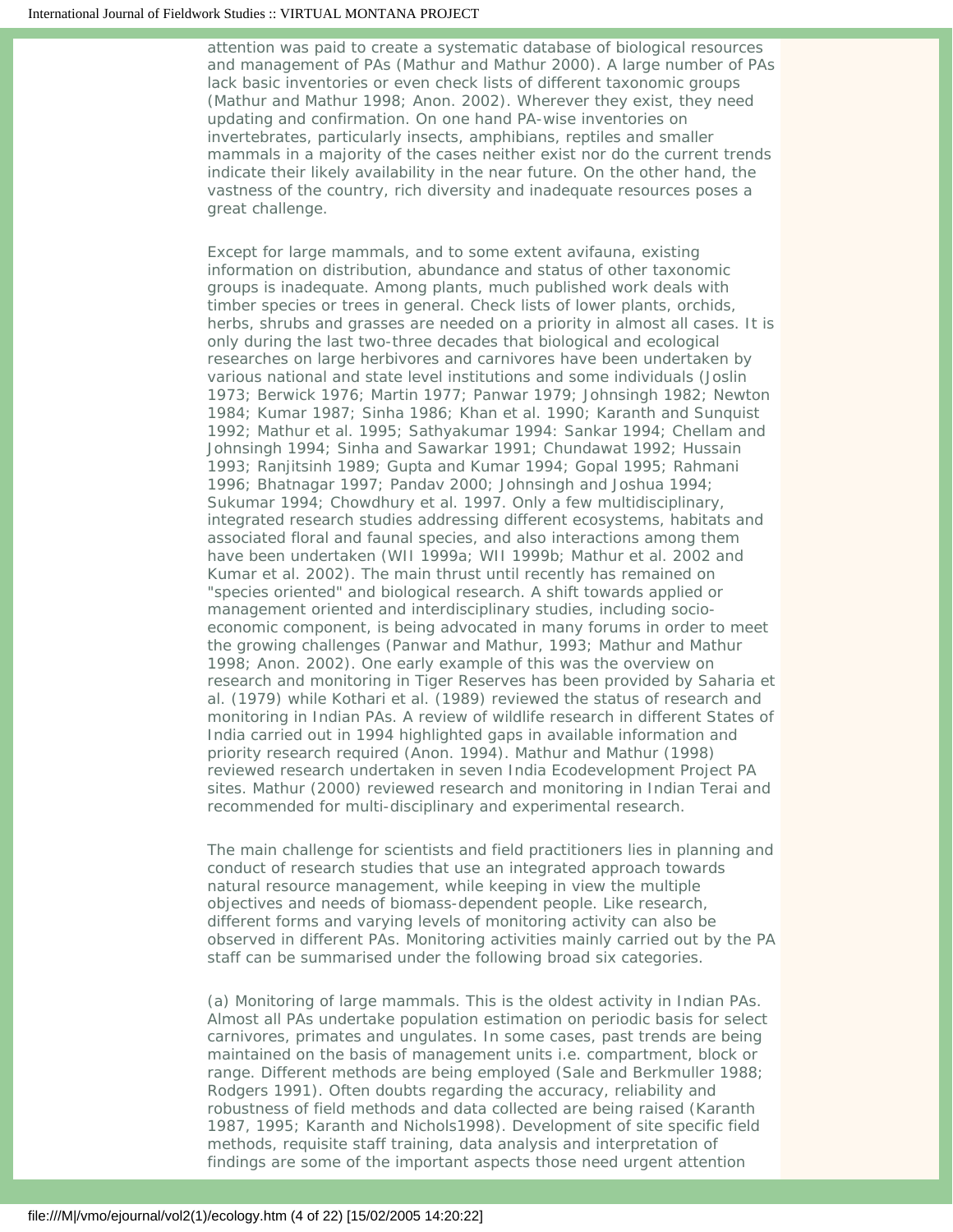and strengthening.

(b) Monitoring ecological changes. A special programme on vegetation monitoring and monitoring changes in prey abundance of the tiger was recommended for implementation in all Tiger Reserves (Sykes and Horrill 1977; Lowe 1977). Only two Tiger Reserves, namely Kanha TR and Melghat TR were successful in implementation of this programme. Problems on account of lack of trained staff, identification of plant species, tedious work, data analysis, etc. have been experienced by concerned PA authorities and probably for these reasons other Tiger Reserves (>25) have been reluctant in implementing this. Sykes and Horrill (1977) suggested periodic measurements on all tree, shrub, herb and grass species occurring in three nested marked plots of size viz., 100mx100m; 10mx10m; and 2mx2m, respectively for recording vegetation and successional changes irrespective of the indicator taxon or selected species ('vital signs') as recommended by Noss (1990), Davis (1992) and Hilty and Merenlender (2000).

(c) Meteorological monitoring. Only a few PAs have established meteorological stations and possess information on past climatic trends (Singh and Kamboj 1996). Lack of required number of representative field stations, adequacy of various parameters studied, seriousness of data collection, analysis and lack of interpretation are some of the factors those have undermined the significance of meteorological information in PA management.

(d) Monitoring of visitors. Wildlife tourists, pilgrims, pastoralists, herb collectors and other forest dependent people visit PAs. Only in the recent past a few PAs have started keeping data on such visitations. However, information greatly lack on the items and quantity of forest produce harvested and taken away by the resource dependent population.

(e) Monitoring of livestock grazing. Small number of PAs collects information on resident and migratory cattle visiting the PAs, cattle transit camps, season and time spent (Mehra and Mathur 2001).

(f) Socio-economic monitoring. Socio-economic monitoring in and around PAs is an activity of recent years. The ecodevelopment schemes are being formulated and implemented. Thus, desired information on demography, resource dependency, etc. is being collected in villages those are within the PA or in its surround. Efforts in this direction need strengthening.

In addition to the above, occasional periodic monitoring activities are also being carried out by interested individuals or scientific groups, for examplethe monitoring of ungulates and pheasants in the Great Himalayan National Park by Gaston and Garson (1992)and the monitoring of water birds in Pong dam reservoir (Pandey 1993; Directory of Indian Wetlands 1993). However, such attempts are sporadic and often inadequately documented.

The above overview reveals that research and monitoring activities have remained on a lower priority even in the prominent Tiger Reserves and other PAs of the country. Noss (1990) has correctly remarked that, "Monitoring has not been a glamorous activity in science, in part because it has been perceived as blind data gathering (which, in some cases, it has been). The kinds of questions that a scientist asks when initiating a research project about causes and effects, probabilities, interactions, and alternative hypotheses-are not commonly asked by workers initiating a monitoring project". It is therefore, evident that the research and monitoring activities are yet to be integrated and geared to pressing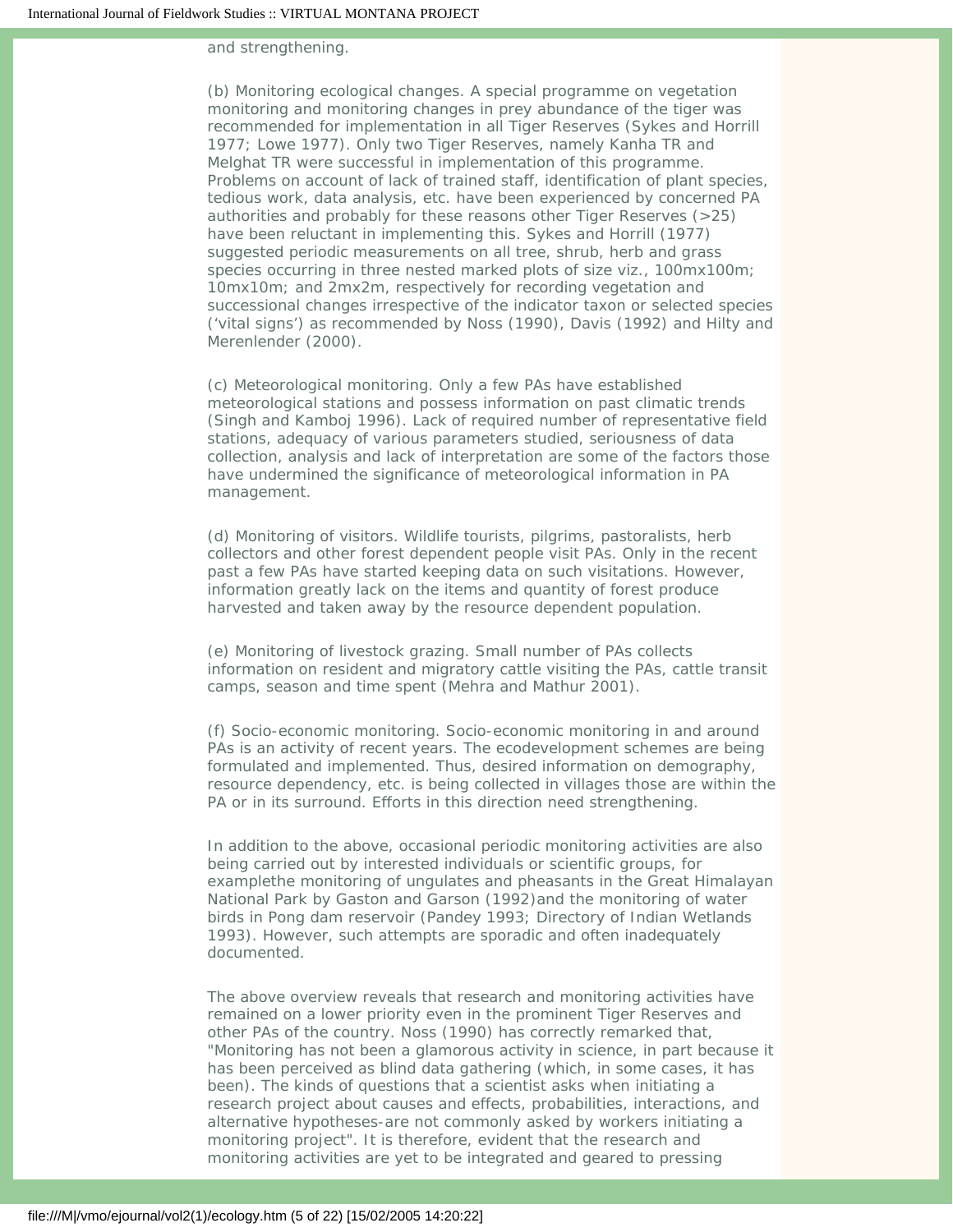requirements of sound PA management.

## **Ecological Monitoring - An Integrated Strategy**

Clearly, monitoring is an essential and integral component of any move to PA management and sustainability because it provides a basis to track fluctuations in stocks and, thereby, evaluate the utility of the regimes adopted for conserving biodiversity (Perrings et al. 1995). PA managers while realising dynamic and complex nature of ecosystems are expected to know: "How healthy are ecosystems?" (Davis 1992). Maintaining healthy ecosystems is a prerequisite for conserving biodiversity (Hilty and Merenlender 2000; Danielsen et al. 2000). The goal of monitoring ecosystem health is to identify chemical, physical, and/or biological changes due to human impacts (Hughes et al. 1992). The term ecosystem health been described and debated in the literature (Jamieson 1995; Lackey 1995; Rapport 1995a; Wicklum and Davies 1995; Callicott and Mumford 1997; Hilty and Merenlender 2000; Danielsen et al. 2000). While some condone complete abdication of the term, ecosystem health remains a widely used concept and several reviewed papers used the term (Hilty and Merenlender 2000). Rapport (1995a,b) defined ecosystem health as the absence of signs of ecosystem distress, an ecosystem's ability to recover with speed and completeness (resilience), and/or lack of risks or threats pressuring the ecosystem composition, structure, and/or function. Often PA managers confront with the following set of problems relevant to the monitoring.

#### **What, Where, When, and How to Monitor?**

These are the most difficult and crucial aspects of monitoring. At least two approaches exist in this regard: (i) firstly, periodical `blind' or `total' data gathering on each and every species or element of habitat those are occurring on a fixed, permanent transect, plot, etc., subsequent data analysis and infer what has happened to species richness, diversity, productivity, succession, etc., and (ii) secondly, based on the preliminary knowledge of the study area, selected taxa are identified as "indicator" or "vital signs" for monitoring. The complexity of dynamic ecosystems has forced conservation biologists to develop alternative methods to monitor change that would be too costly or difficult to measure directly (Gerrodette 1987 and 1991; Landres et al. 1988; Kremen et al. 1994; Meffe and Carroll 1997; Vora 1997; Pollisco-Botengan 1997; Margules et al. 1998; Fuller 1998; Dudley et al. 1999; Hilty and Merenlender 2000; Danielsen et al. 2000). Davis (1992) has suggested an analogy between physicians and ecosystem managers. Accordingly "PA managers are essentially family physicians for natural areas. They monitor ecological health to identify impaired natural area resources. A natural resource monitoring programme should provide the same kind of information to ecosystem manager that health monitoring provides to physicians. It should show current health and predict future conditions." Like a physician know what vital signs to monitor in a patient, a PA manager can find parameters that can serve as ecological "vital sign" and define the limits of their normal variation in ecosystems. Further, the measure of population dynamics of selected taxa offer a good solution to monitoring the biological elements of natural area ecosystems.

Parameters of populations such as abundance, distribution, age, structure, reproductive effort, and growth are relatively easy to measure. Many of them are sensitive to subtle, chronic stress, and permit projection of future conditions. This approach is also sensitive to a wide variety of environmental conditions because organism integrates the effects of influence like predation, competition, and pollution. They express their response to these influences as easily measured population parameters. Hilty and Merenlender (2000) have reviewed the criteria for selecting indicator taxa, step-wise process for selection of indicator taxa, and to test the criteria against the indicator taxa that are currently being used to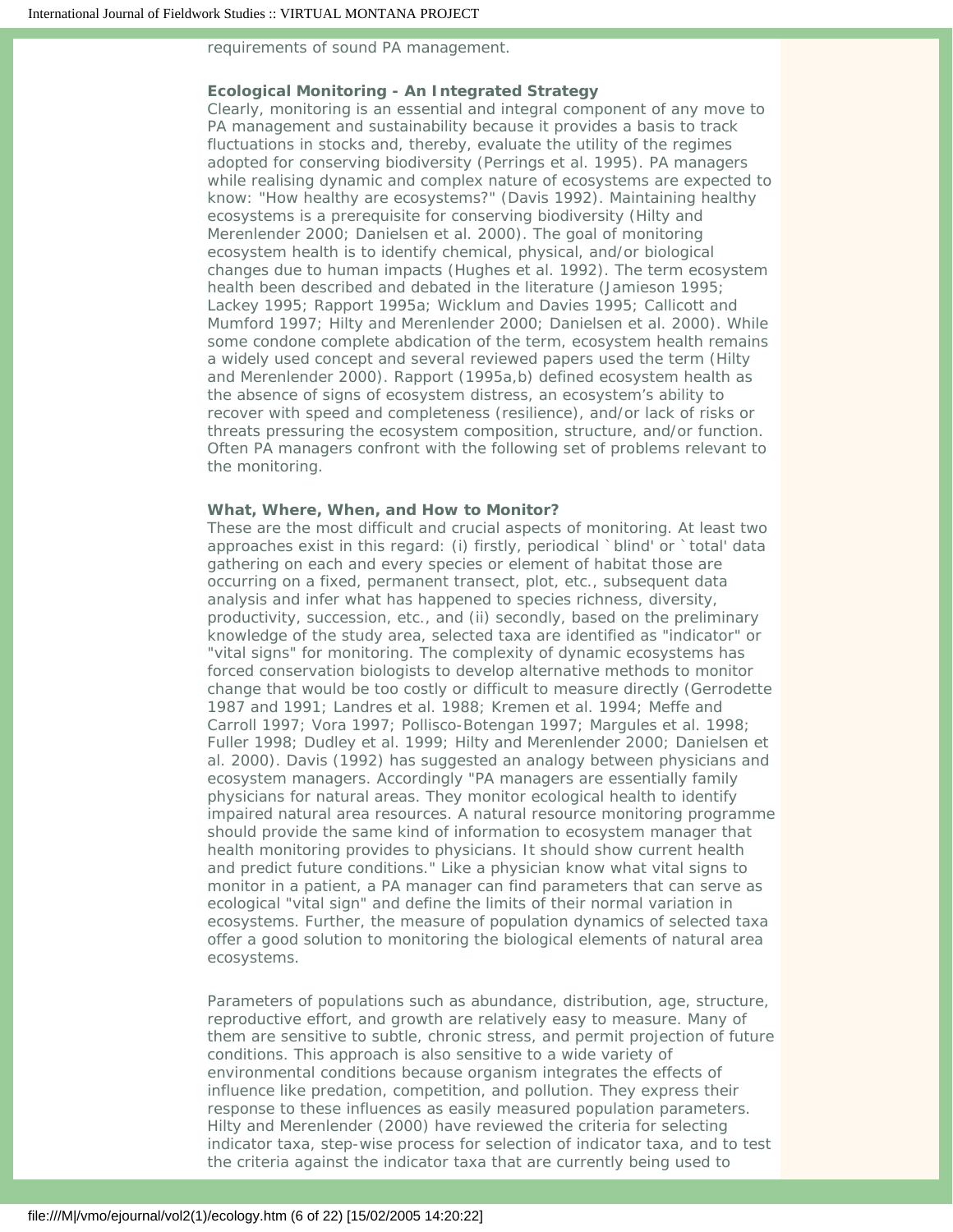monitor ecosystem health. The review findings revealed that the ambiguous selection criteria and the use of inappropriate taxa have brought the utility of indicator taxa under question. Few vertebrate taxa fulfil multiple criteria, as most are highly generalist that lack established tolerance levels and correlation with ecosystem changes. Most suggested invertebrate taxa also lack correlation to ecosystem changes, but satisfied other selection criteria. The review demonstrated that there is an ample scope for improvement in selecting both vertebrate and invertebrate taxa that better satisfy the criteria put forth in the conservation science literature for identifying useful indicator taxa. Often criteria for selection of indicator taxa are unclear and conflicting in several cases. Using clear and objective selection of indicator taxa was recommended as one way to enhance the utility of indicator taxa. Davis (1992) suggested a criteria for selecting "indicator species or vital signs" or taxa those are: (i) exceptionally common or dominate entire community, (ii) with special status (endangered, rare, keystone, etc.), (iii) endemic or exotic, (iv) harvested, and (v) popularly recognised as heroic species (flagship sp.) for monitoring.

## **Monitoring Constraints and Success**

A successful monitoring programme requires simplicity, reliability, accuracy and repeatability. For continuity on a long term basis it is imperative that monitoring protocols along with details of species to be monitored; location of plots, transects, seasons, methods, measuring frequency and interval, data analysis are well defined and documented. Trained field staff and even in some cases help of specialised technical personnel from nearby universities or scientific institutions are also needed. The overall success largely depends on the available infrastructure, manpower, financial resources and ultimate utility of monitoring findings in the day-to-day management. Hinds (1984) observed that successful monitoring programmes must be ecologically relevant, statistically credible, and cost effective. Caughlan and Oakley (2001) have reviewed the cost considerations for long term ecological monitoring so as to provide a general framework to the designers and managers for building and operating a cost-effective programme. Realistic expectations of costs and benefits will help ensure that monitoring programmes survive the early, turbulent stages of development and challenges posed by fluctuating budgets during implementation. The existing programmes often suffer from one or the combination of problems: (i) blind or total data gathering process, irrespective of well defined objectives and hypotheses; (ii) highly technical nature and difficult to be implemented by PA frontline staff, particularly those are untrained; (iii) inadequate infrastructure, support, proper documentation; (iv) lack of integration - isolated component wise monitoring; and (v) a lower priority received. Danielsen et al. (2000) reports that the achievements of initiatives to strengthen biodiversity conservation in developing countries is often difficult to assess, since most countries have no system for monitoring biodiversity. They have devised a simple system for monitoring biodiversity in protected areas of a developing country and based on lessons learned from PAs in Philippines feel that whilst the monitoring system aims to identify trends in biodiversity and its uses so as to guide management action, it also promotes the participation of local people in management. In addition, it seeks to provide with direction regarding the aims of PAs, and reinforces the consolidation of existing livelihoods through strengthening communitybased resource management.

# <span id="page-6-0"></span>**Study Area (GHNPCA) – Location, Diversity, Dependence and Field Realities**

#### **Location**

The present ecological monitoring design was developed for the Great Himalayan National Park (GHNP), and its surrounds. Hereafter, named as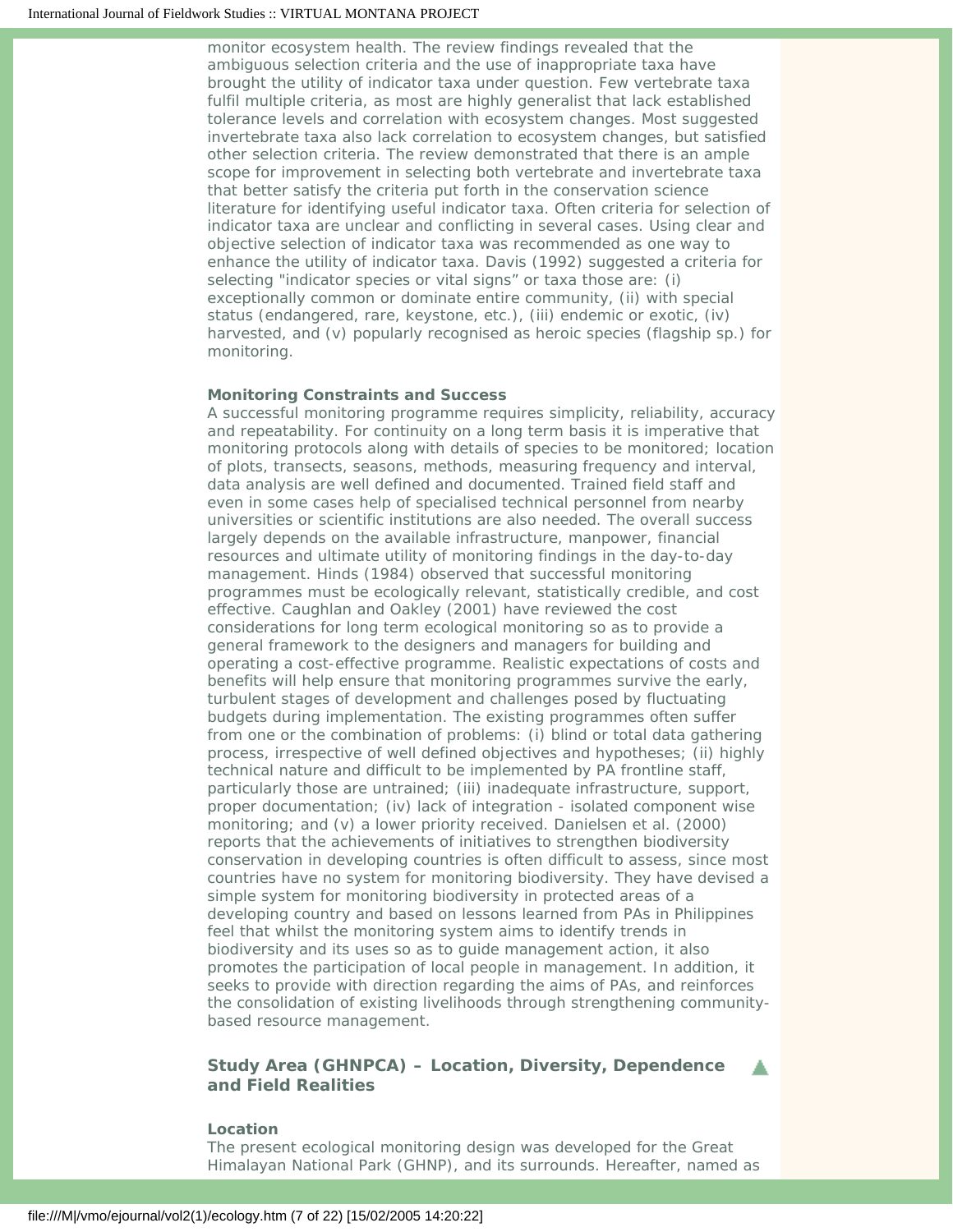the GHNP Conservation Area (GHNPCA). The GHNPCA represents the Biogeographic zone : 2A North-West Himalaya (Rodgers and Panwar, 1988). The GHNPCA constitutes a large contiguous PA network with the adjacent PAs viz., the Pin Valley NP in the east; Rupibhaba WLS in the south- east; Khirganga Protected Forest and Kanawar WLS in the northwest. The GHNPCA in continuation with other adjacent PAs thus becomes an area of high conservation importance. The GHNPCA is located in Kullu District of Himachal Pradesh (Figure 1), covering a total area of 1,171 sq km and comprising GHNP (754.4 sq km), Sainj WLS (90 sq km), Tirthan WLS (61 sq km) and an Ecodevelopment Zone (265.6 sq km). The study area is characterised by high ridges, deep gorges and precipitous cliffs, craggy rocks, glaciers and narrow valleys; and includes the catchment areas of the Tirthan, Sainj, Jiwa and Parvati rivers which together form the upper catchment of the major river, the River Beas. Much of the eastern part of the GHNPCA is perpetually snow covered. The area exhibits an altitudinal variation from 1,300m to 6,110m.



*Figure 1: GHNPCA with Long Term Ecological Monitoring Locations*

## **Diversity and Resource Dependence**

The GHNPCA due to its typical topography, altitudinal variation, multiple aspect, extreme climatic conditions, past management and resource use pattern provide a diversity of landforms, habitats, floral and faunal species. The preliminary information on the history of the area, legal status, floral and faunal diversity, management history, resource dependence, etc. have been made available by Gaston et al. (1981), Sharma (1987), Singh et al. (1990), Gaston and Garson (1992), Mehta et al. (1993), and IIPA 1995. Negi (1996), Mathur and Naithani (1999), Singh and Rawat (1999), Tandon (1997), DeCoursey (1998), Sharma (1998), Upreti (1999), Garson (1998), Ramesh et al. (1999), Vinod and Sathyakumar; (1999), Dutta (1999), Julka (1999), Uniyal and Mathur (1998), Tucker (1997), Baviskar (1998), Nangia et al. (1999); Kumar et al. (1999), Pandey (1997); Pandey and Wells (1997); Pabla (1996); Mathur and Mehra (1999); Richard (1999); Gaston (1998); and Chauhan (1999) have provided detailed account on the floral and faunal diversity, socio-economic conditions, life style, historic development and man-wildlife conflict. Hence, just an overview on biological diversity and ecological significance in GHNPCA is presented below:

More than 375 faunal species representing 31 mammals, 181 birds, 3 reptiles, 9 amphibians, 11 annelids, 17 molluscs and 127 insects belonging to six orders have been identified and documented so far. Prominent mammalian species of the landscape are: blue sheep (Pseudois nayaur), Himalayan brown bear (Ursus arctos), Himalayan black bear (Ursus thibetanus), snow leopard (Uncia uncia), Himalayan tahr (Hemitragus jemlahicus), musk deer (Moschus chrysogaster), serow (Nemorhaedus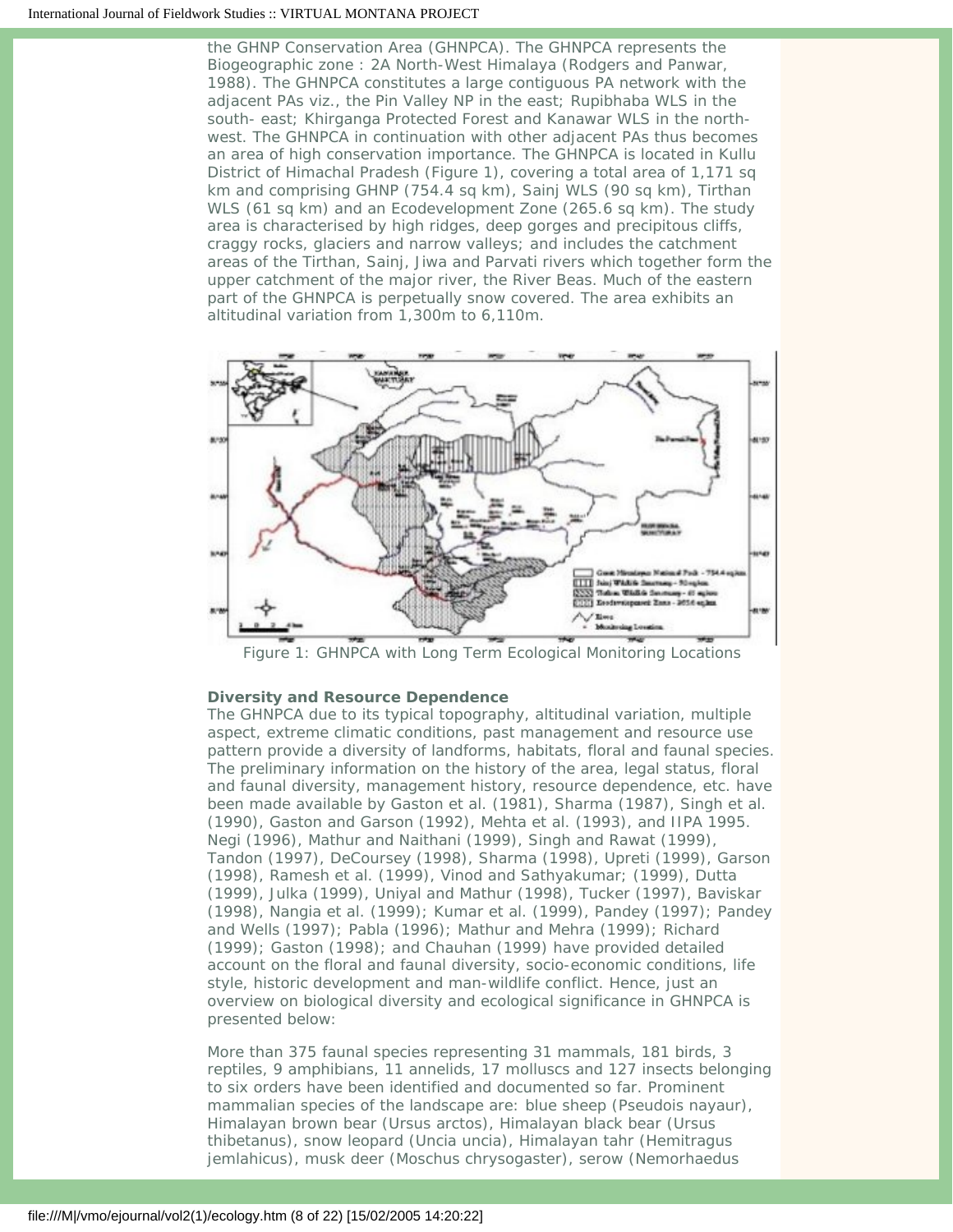sumatraensis), rhesus macaque (Macaca mulatta), langur (Presbytis entellus), barking deer (Muntiacus muntjak), and goral (Nemorhaedus goral). The endangered pheasants are western tragopan (Tragopan melanocephalus), cheer pheasant (Catreus wallichii) and monal (Lophophorus impejanus). Floral diversity representing 69 trees species, 113 shrubs, 493 herbs, 28 climbers, 6 parasites, 96 grasses and sedges, 27 ferns, 192 lichens and about 150 species of bryophytes have been identified and documented.

There are 127 village hamlets with an estimated 1,362 families with a population of about 14,000 living in the ecodevelopment (buffer) zone of GHNPCA. The main occupation is agriculture along with horticulture. However, rearing sheep and goat is an age-old profession and thus pastoralism based on transhumance is the second main occupation. The extraction of medicinal plants and mushrooms are means of secondary income and in some cases may even contribute about 70% of the total income. Horticulture is becoming more popular in the area and orchards of apples, plums, walnuts, cherries, etc. are being developed while crops like maize, wheat and barely are generally cultivated.

The main pressure on different forests and alpine pastures in the GHNPCA are in the form of illegal collection of medicinal herbs and edible mushrooms, grazing of sheep and goat, collection of fodder, fuel wood, non timber forest produces (NTFP), and religious activities. Summer grazing in the alpine pastures influences the short-lived vegetation. About 30,000 sheep and goat are dependent on alpine pastures in the GHNPCA (Mathur and Mehra 1999). In recent years, collection of herbs and edible mushroom has become a major activity. Thousands of people are engaged in this process and they collect more than 60 different species including those are already listed in the IUCN Red Data Book and several of them face local extinction. The mushroom (Morchella esculenta) and its allies are also collected during February to May in the lower elevations and about 1,200 people scan the forest floor (Singh and Rawat 1999) for this purpose.

Prior to the final notification of GHNPCA in May 1999, fodder collection in three PAs has been usual practice. People thus loped trees of Quercus leucotrichophora, Q. floribunda, and Q. semecarpifolia during winter months. Besides Quercus species, grass was also harvested and stored for stall feeding during winter. The other species, which were collected for fodder, are Morus serrata, Celtis tetrandra, Acer sp., and Corylus sp. Some shrubs (Indigofera sp., Desmodium sp.) and bamboo species viz., Thamnocalamus spathiflorus and Arundinaria falcata were also collected. Collection of non-timber forest produces including honey, bamboo, nuts and fruits, leaves of Rhododendron anthopogon and bark of Taxus wallichiana and Betula utilis was made for sustenance use. The villagers also collected fuelwood throughout the year except during January – February but the herb collectors and graziers those visited alpine pastures generally used the sub-alpine species of Quercus semecarpifolia, Betula utilis, Rhododendron campanulatum, and the alpine Juniperus communis and Rhododendron anthopogon as fuelwood. These extraction and collection activities in GHNP were curved subsequent to the notification. However, these activities are now being legally allowed only in two other Pas.

## **Field Realities**

The Director, GHNP, Kullu presently manages the three PAs and also implements various activities of village ecodevelopment, mass awareness campaign and research and monitoring activities. Before providing details on the design and development of the monitoring programme, it is worthwhile to highlight the field situation, accessibility and feasibility constraints in the GHNPCA. A great altitudinal variation, severity of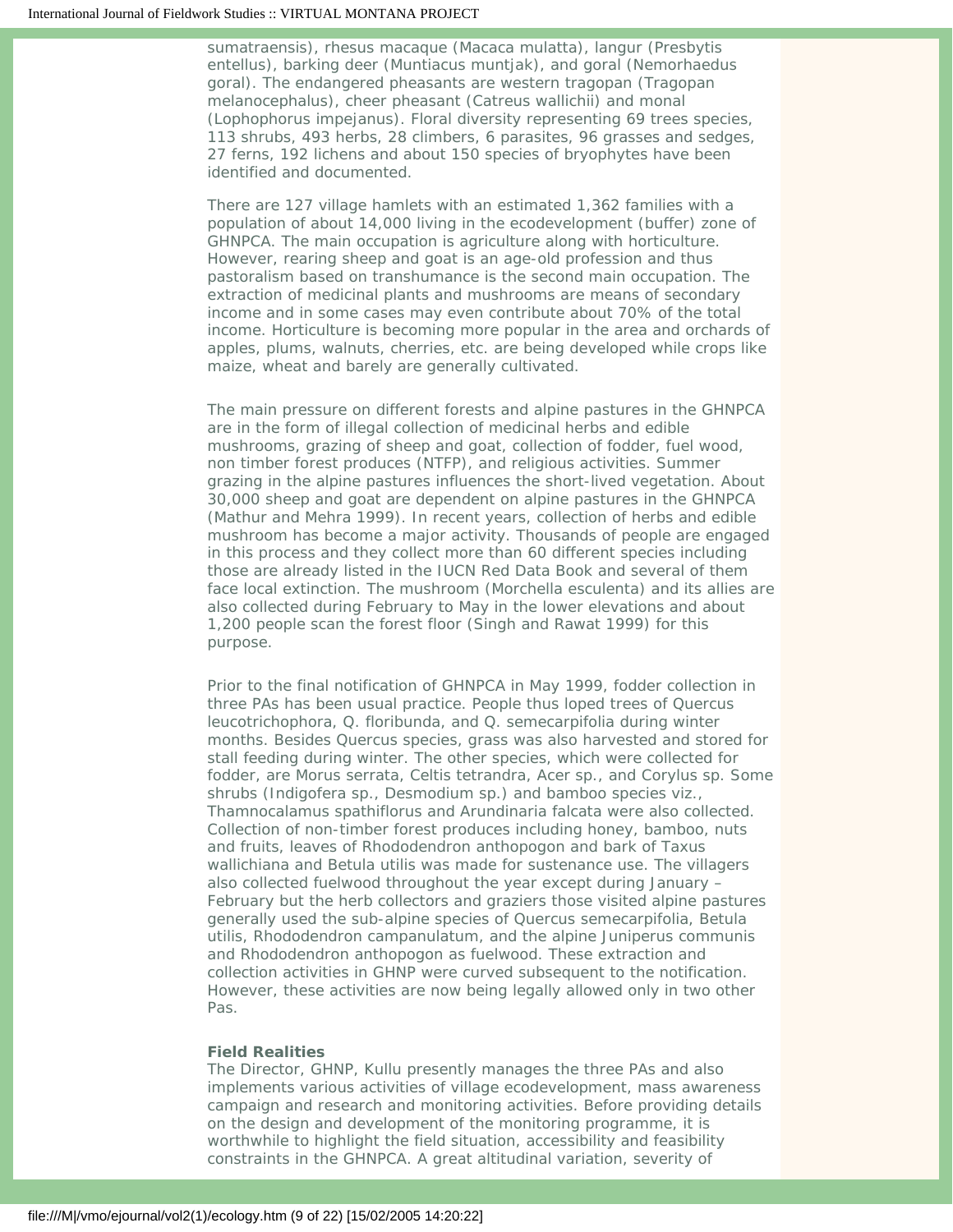weather conditions, lack of road network, etc. make study area inhospitable. Only narrow bridle paths exist on selected high altitude tracks, otherwise in most of the cases one has to find trails created by migrating livestock, particularly sheep and goat. Usually remote, higher elevation areas are accessible only for 6-7 months during April to October/November. It is therefore imperative to highlight these constraints on the account of inaccessibility, inadequate camping and other field logistics those would otherwise greatly influence any prospective monitoring programme.

## **The Approach**

The main present effort was to consult available literature on the subject and to gain an insight of various methods being used world-wide for the Long Term Ecological Monitoring (LTEM) Programme, their strengths, weaknesses and constraints. An overview of the monitoring activities in different Indian PAs has already been provided. Considering the highlighted field constraints and availability of one of the appropriate examples of a comprehensive, integrated, well documented, and successful monitoring system adopted by the Channel Islands National Park (CINP), Ventura, California, USA, it was decided to use this particular approach for the development of monitoring design in the case of GHNPCA (Davis 1989).

The present output on design forms a part of the cooperative effort of a multi-disciplinary research team engaged in the GHNPCA during 1995-1999 under an externally funded research project. The technical report by Mathur and Uniyal (1999) in this regard makes the basis of this paper.

The expertise available through the multi-disciplinary team concurrent to the present study was extensively consulted and involved in the entire process. Field Workshop approach specifically on the design and development of LTEM was the main feature. The PA staff, consultants, resource persons, researchers, NGOs, local people and other stakeholders were part of this exercise. Thus, the process was highly participatory.

Using the criteria suggested by Davis (1989), an exercise on short-listing of species among different taxonomic groups was undertaken. The Workshop participants and subject specialists constituted smaller groups and based on intensive deliberations, short lists for each taxonomic group were prepared. Out of 1,551 plant and animal species documented for the GHNPCA, altogether 57 taxa representing 10 tree, 10 shrub, 13 herb, 4 mammal, 3 bird, 7 annelid and 10 insect were short listed (Table 1). This constitutes 3.67% of the total floral and faunal species reported so far.

## Table 1 - [Selected Taxa and Month-wise Monitoring Calendar](file:///M|/vmo/ejournal/vol2(1)/Table_1_ecology.htm)

Concurrent intensive studies on vegetation, faunal species and specific reports on monitoring such as `Monitoring Handbooks' by Singh and Rawat (1998), Vinod and Sathyakumar (1998), Ramesh et al. (1998), Uniyal and Mathur (1998) and Naithani and Mathur (1998) formed the basis for recommended protocols in each case. Intensive studies also facilitated the identification of appropriate field methods, locations for monitoring, parameters to be assessed and their periodicity.

#### **Monitoring Design**

The following sections provide details on the proposed sites, methodology and periodicity for monitoring. The developed design in its totality needs to be executed. However, concurrent multi-disciplinary research team could collect the baseline information on selected taxa during 1998-99 while involving the PA staff. Thus, the recommended design has been validated to a greater extent and baseline information generated.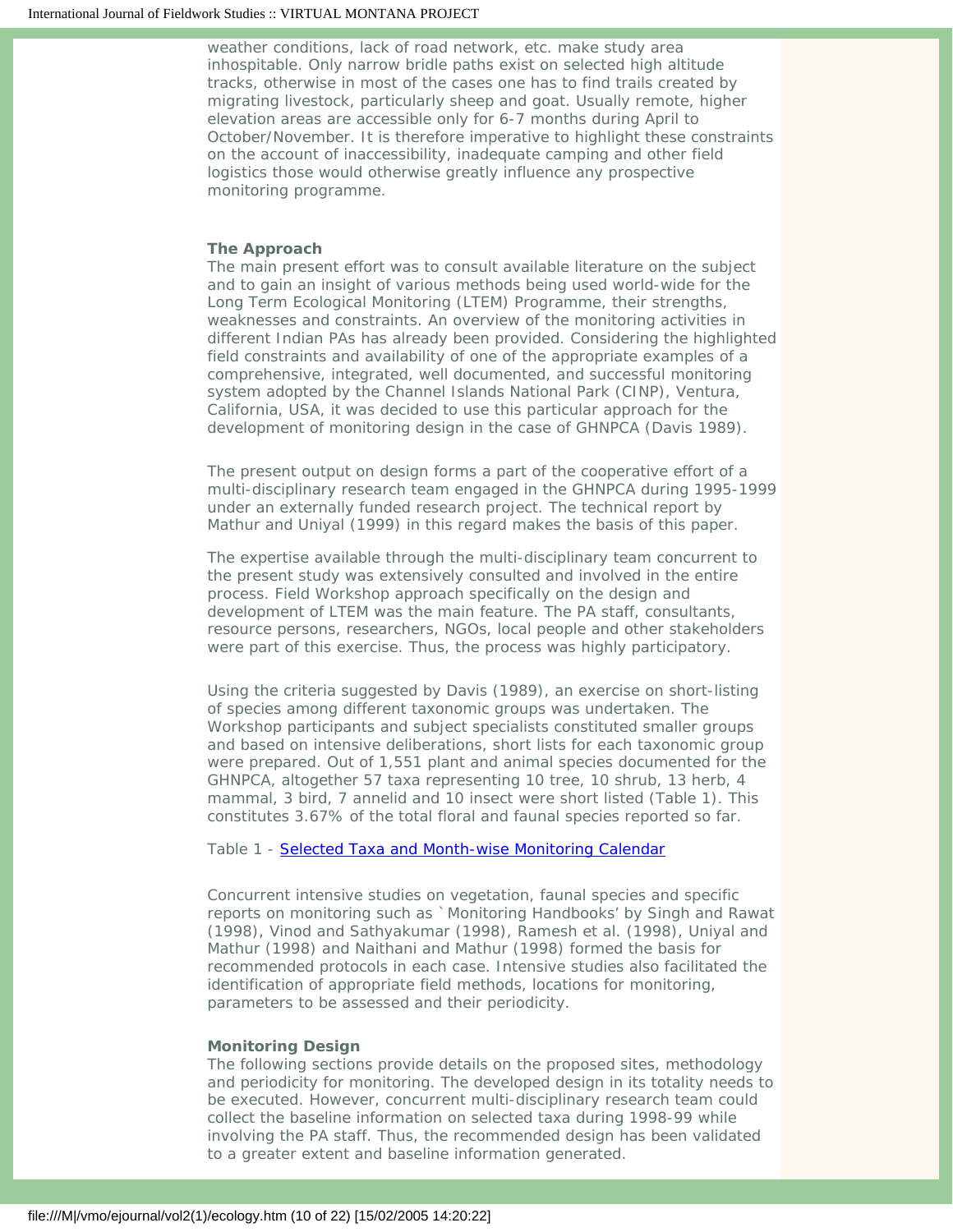#### **Monitoring sites**

In all, 35 sites in three sub-watersheds viz., Tirthan SWS, Sainj SWS, and Jiwa SWS were included for monitoring various taxa. A list of these monitoring sites along with details on altitude, aspect, and distribution in various administrative constituents of the GHNPCA are provided in Table 2.

#### Table 2 - [Monitoring Sites in the GHNPCA](file:///M|/vmo/ejournal/vol2(1)/Table_2_ecology.htm)

Figure 1 gives the spatial locations of 35 monitoring sites. Out of this, 40% of the sites were located in the National Park (GHNP) and 17% in two sanctuaries. Considering the greater extent and diversity of temperate forests in ecodevelopment zone and also the bulk of human pressure, 43% of the monitoring sites were located in the ecodevelopment zone. Furthermore, the majority (68% or 24 sites) of the sites were located on the south aspect. This is mainly due to the preponderance of different vegetation communities or diverse floral and faunal occurrence. 21 sites (or 60%) of the sites were located in Tirthan SWS while 34% sites were in Sainj SWS. Sites were proportionately distributed across different altitudinal range. Details about the specific locations for monitoring have been provided at each site, along with a description of taxa (Mathur and Uniyal, 1999).

## <span id="page-10-0"></span>**Field Parameters and Methods Employed**

Vegetation Monitoring: Out of 1,174 plant species reported from different altitudinal zones of the GHNPCA, 33 plant species (10 tree, 10 shrub and 13 herb) were selected for monitoring on the basis of their economic importance, conservation significance and threats to survival. The following methods were adopted for monitoring of selected taxa:

▲

#### I. Tree species

Circular plots of 12.61 m radius (500 m2) was adopted for the monitoring of ten tree species in each of the marked monitoring sites. Number of individuals, GBH (Girth at breast height), height, seedlings, saplings, girdled, lopped and cut individuals of each species were recorded.

### II. Shrub species

Plots of 5.65 m radius (100 m2) were adopted for the monitoring of selected shrub species. Counting of individuals, signs of cut or uprooted shrubs, new shoots and phenology of the monitoring species were recorded.

#### III. Herb species

Square plots of 1mx1m in marked sites were adopted for assessment on herb species. Number of individuals, uprooting signs, cover percentage and phenology of monitoring species were the studied parameters.

Monitoring of Pheasant: Out of the five reported species of pheasants, three pheasants viz., Himalayan monal (Lophophorus impejanus), western tragopan (Tragopan melanocephalus) and koklass (Pucrasia macrolopha) were selected for monitoring. These pheasants required specific techniques for monitoring owing to their elusive and sulking behaviour (Gaston 1980). The following methods were used for their monitoring:

### I. Encounter Rate

This method involved walking on selected trails and counting of pheasants on both the side of the trail. Encounter rate is expressed as  $ER = n/L$ , where  $n =$  Number of groups or individuals seen and  $L =$  Distance covered.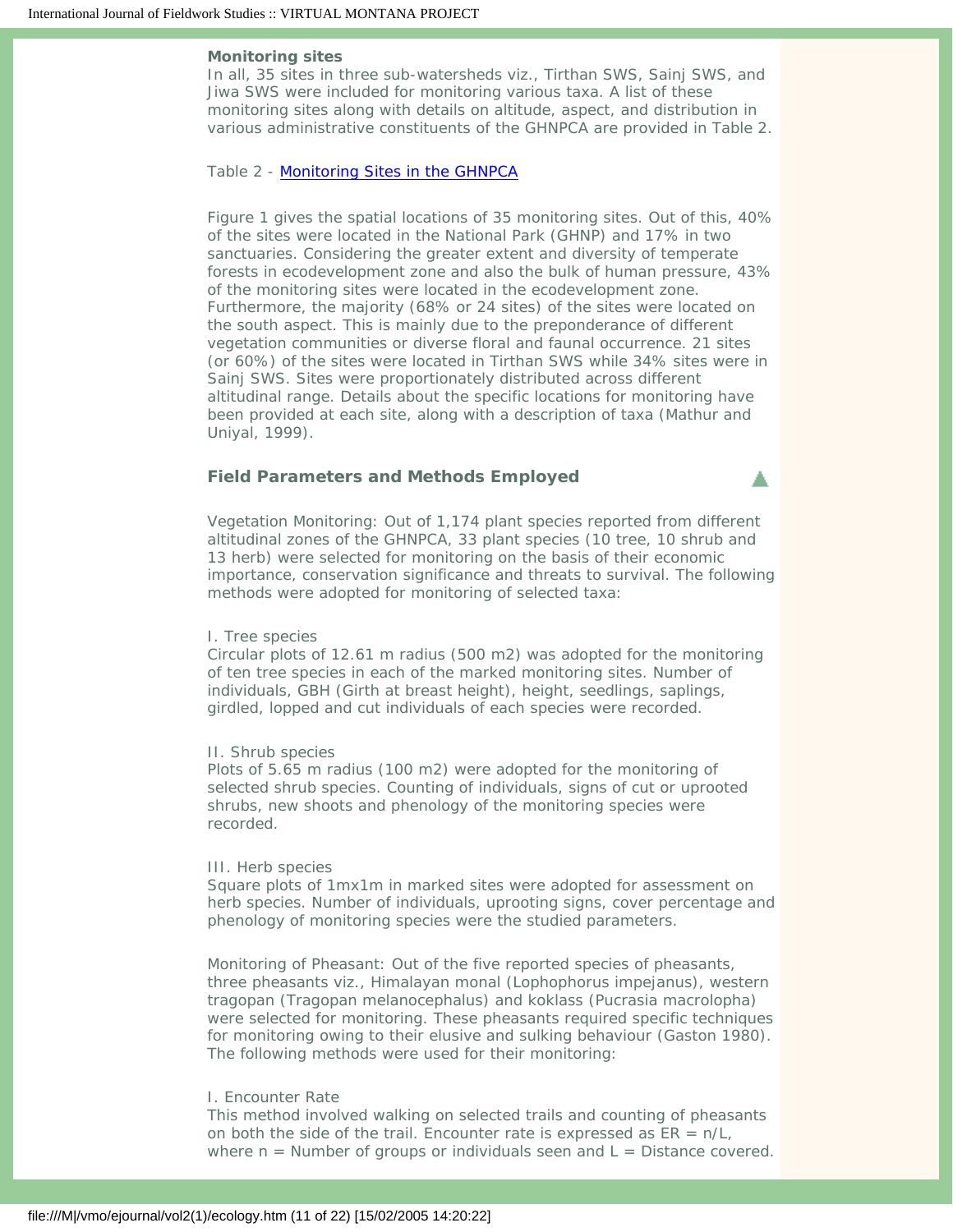## II. Call Count

Western tragopan and koklass are elusive in nature and are often found in thick undergrowth of forests that make direct sightings difficult. Counting of calls of the pheasants give useful index of the population in the area. The call count method recorded call of pheasants from a fixed radius plot laid all along the trail or from selected vantage points.

Monitoring of Mammals: Thirty-one mammalian species were included in the monitoring programme. Following methods were used for monitoring of these mammals.

#### I. Direct and Indirect Sightings

This technique involved recording of presence or absence of monitoring species based on the direct sightings, indirect evidences such as pellets, scats, tracks, scrapes, hoof marks, etc.

### II. Encounter Rate

Encounter rate (ER) is a simple expression of number of animals encountered per unit effort. ER can be based on direct sightings or indirect evidences such as pellet group and other signs and could be expressed as number/km walk.

#### III. Scanning

This technique involved careful scanning of habitats of interest for a fixed time with a binocular or spotting scope from a ventage point. In the GHNPCA, goral (Nemorhaedus goral), Himalayan tahr (Hemitragus jemlahicus), blue sheep (Pseudois nayaur) were effectively monitored by scanning. The results usually expressed in number of animals seen/scan, number of animals seen/km2 or number of animals seen/hour of scan.

#### IV. Silent Drive Count

It is a kind of block drive population estimate within the habitat of musk deer (Moschus chrysogaster). A base line was identified and 10 persons (Beaters) were spaced at interval of 30 to 50 m. Three to five persons (observers) were placed above vantage point to record the animal which might have got flushed undetected. The beaters were asked to move quickly through the patch at a fixed time and record all the animals sighted. Data on species time, number, sex, location, activity and direction of movement were recorded.

#### V. Line transect Sampling

This method was used for monitoring of goral which involved walking along the monitoring trails and counting of animals sighted on both sides of the trail.

Monitoring of Annelids: Annelids constitute a major component of soil invertebrates. Out of 14 species of annelida (11 earthworms and 3 leeches) those were recorded in the GHNPCA, 7 species (Plutellus sp. nov.1, Plutellus sp. nov.2, Allolobophora parva, Aporrectodea caliginosa, Aporrectodea trapezoides, Dendrodrillus rubidus and Octolasion tyrtaeum) were selected for monitoring. Following methods were employed for their monitoring.

### I. Digging of soil

Seven species of earthworms were monitored by a simple process of digging top layer of soil with the help of a shovel or any other similar equipment from diverse habitats with some moisture, i.e. litter in broad leaved and coniferous forests, under stones and decaying logs, mosses on wet rocks, top soil and sub-soil, cow dung, cultivated land, roadside clearings and nurseries. Colour, and number of individuals were recorded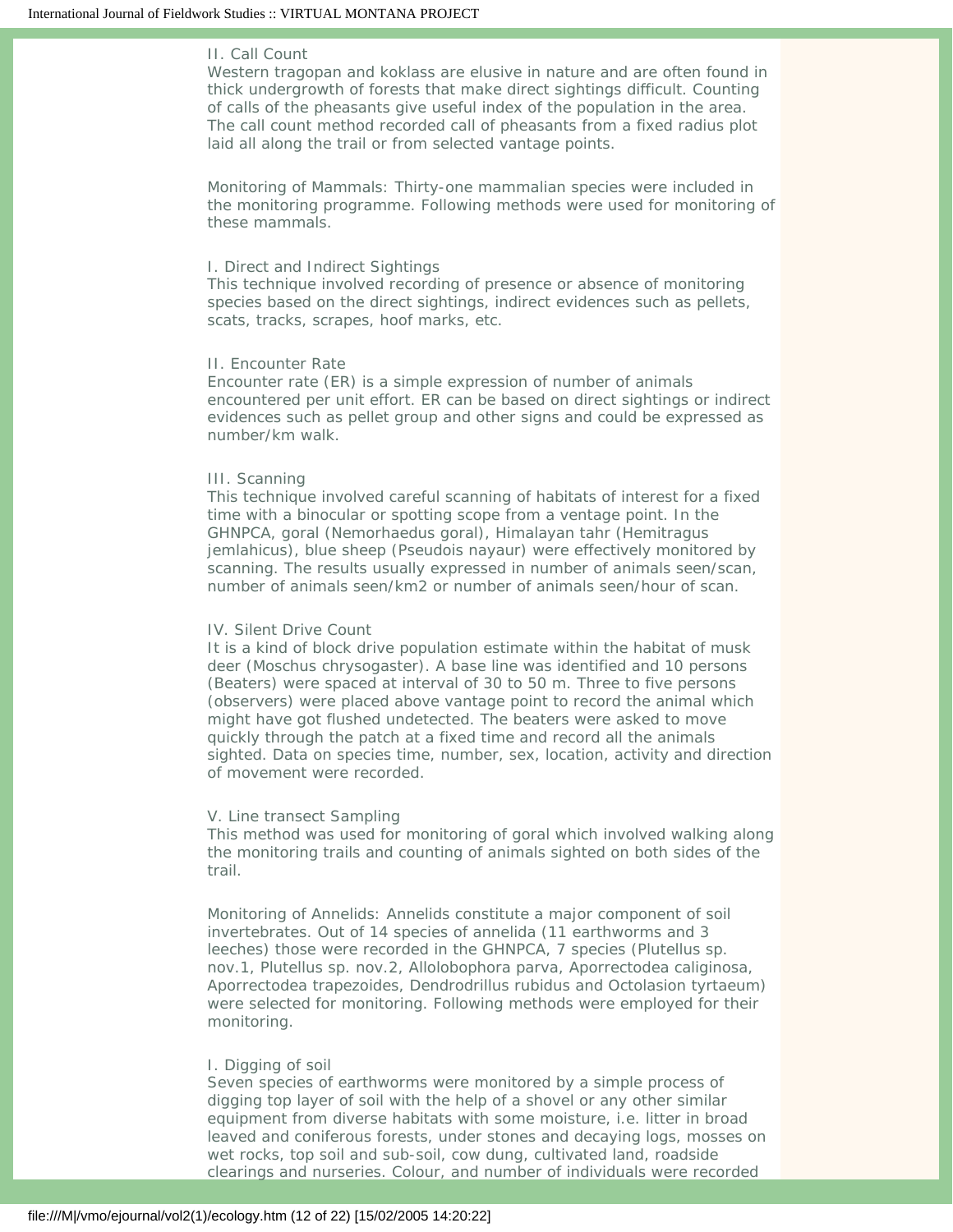### in the monitoring locations.

Monitoring of Insects: Selected insect species were monitored in early hours of the day because most of the beetles and butterflies are usually active at early sunrise and it is easy to observe them. Methods viz., hand picking and aerial netting were used.

#### Periodicity

Monitoring periodicity for monitoring of 57 selected taxa varied from fortnightly to 5-yearly based on the nature of taxa, its status and requirement (Table 3). Accordingly, only 10 tree species are required to be monitored at an interval of every 5 years. The majority of selected taxa (i.e. 42 or 73.6%) are required to be monitored annually. Two taxa viz., Musk deer and Himalayan tahr, were recommended to be monitored biannually. Three taxa included for fortnightly monitoring were three pheasants.

## Table 3 - Monitoring Periodicity of Selected Taxa

| Periodicity                 |  | 5 - Yearly   Annually   Bi-annually   Fortnightly   Total |  |
|-----------------------------|--|-----------------------------------------------------------|--|
| No. of Taxa to be monitored |  |                                                           |  |

## Monitoring Calendar

Month-wise plan for monitoring of 57 taxa is presented in Table 1. Most species would require monitoring either in April-May or August-September. The monitoring report by Mathur and Uniyal(1999) contains a description of each selected taxa and illustrative plates for identification purpose.

### Execution and Baseline Information

Concurrent multi-disciplinary research and monitoring studies in the GHNPCA and their outputs as detailed assessment reports on vegetation, livestock grazing, pheasants, ungulates, annelids, insects, and socioeconomics made the foundation for the present monitoring design. Exclusive execution of the developed monitoring design in its entirety is yet to be accomplished. However, simultaneous study reports provide baseline data on selected floral and faunal taxa duly analysed and interpreted site, vegetation, PA, sub-watershed, and disturbance zone wise. Singh and Rawat (1998; 1999) provide baseline information on vegetation by forest/community wise. Mathur and Mehra (1999) also collected field data on selected 32 floral species for monitoring while assessing impact of grazing by migratory livestock. Thus, they provided baseline information on all the selected taxa under the four categories viz., Village Surrounds (VS), Migratory Routes (MR), Transitory Forest Camping Sites (TFCS), and Alpine Pastures (AP). Baseline information on density and abundance for select 10 tree species revealed that majority of the selected tree species occurred in low abundance, except in the case of Quercus semecarpifolia and Cedrus deodara [\(Table 4\)](file:///M|/vmo/ejournal/vol2(1)/Table_4_ecology.htm#4). The values for lopped trees at six monitoring sites ranged from 12.8% to 26.3%, the minimum in the case of Shilt while maximum at Kharongcha ([Table 5](file:///M|/vmo/ejournal/vol2(1)/Table_4_ecology.htm#5)). Density and abundance values for selected seven shrub species are given in [Table 6](file:///M|/vmo/ejournal/vol2(1)/Table_4_ecology.htm#6). The values of percentage frequency of occurrence of herb – Polygonum polystachym varied from 9.0% (Bheemdwari) to 17.7% (Gumtarao). Higher values of herb density and abundance at Gumtarao indicated higher pressure of livestock grazing ([Table 7](file:///M|/vmo/ejournal/vol2(1)/table_4_ecology.htm#7)).

Baseline information on density estimate (#/km2) for selected three ungulates and encounter rate estimate (#/km walk) for three pheasant species based on studies by Vinod and Sathyakumar (1999) and Ramesh *et al*. (1999) are presented in [Table 8](file:///M|/vmo/ejournal/vol2(1)/Table_4_ecology.htm#8) and [Table 9,](file:///M|/vmo/ejournal/vol2(1)/Table_4_ecology.htm#9) respectively.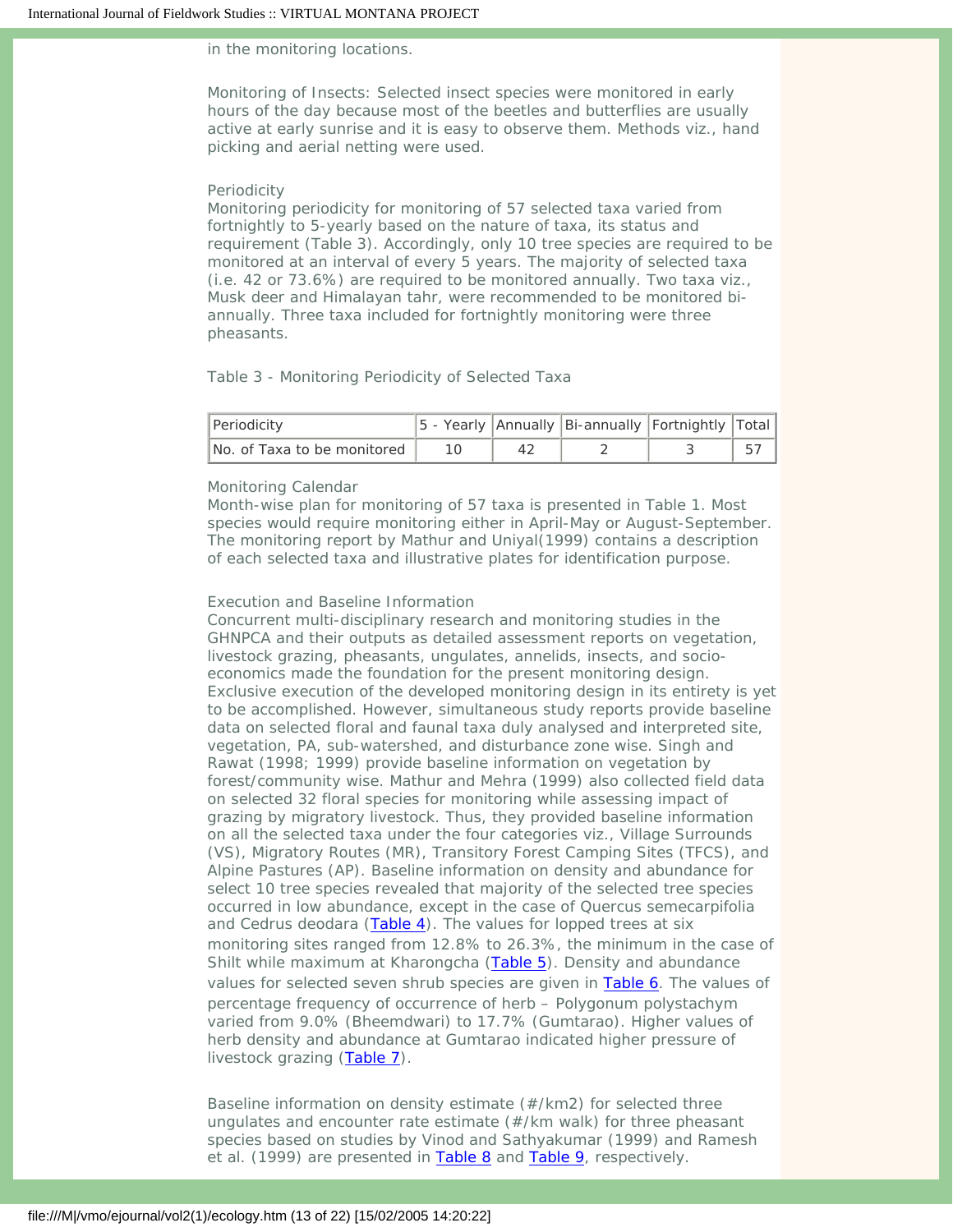## <span id="page-13-0"></span>**Conclusions**

Almost three years have passed after the multi-disciplinary research team left the GHNPCA on completion of this major project. The period of their leaving coincided with the issuance of the final government notification of the national park that curbed the traditional practices viz., grazing by migratory livestock, and collection of forest resources including medicinal herbs in GHNP area over night. This sudden development led to a disturbed environment owing to hardships faced by the local people and conflict with the park management. However, conditions have gradually improved and by and large the local people have realised the implications of sudden notification and adjusted with the compelled situation. Under these circumstances, it is more pertinent to make use of the present LTEM programme and institutionalise the entire process.

The baseline information generated will help in detecting the changes taking places due to the abrupt closure of livestock grazing, collection of medicinal herbs and ban on entry by people in the largest constituent area i.e. the national park on one hand. While on the other hand, recommended monitoring will allow a greater understanding of the negative effect of overburdening of limited resources in two other PAs and the ecodevelopment zone. Despite the initial conflict between the PA and local people, in recent years the park management and local people are now working together on various ecodevelopment activities. It seems that with a little more effort by the management and the associated scientific community, it would be possible to involve the local people in implementation of the long term ecological monitoring design and it will ultimately become a highly successful, fully participatory programme. There are at present only a handful examples of LTEM worldwide and several programmes have suffered on the account of various reasons as discussed above. In this case, proper and participatory execution of the proposed LTEM is called for.

## <span id="page-13-1"></span>**Acknowledgments**

Our thanks are due to Mr. S.K. Mukherjee and Shri V.B. Sawarkar, former Directors, Wildlife Institute of India (WII), for providing support and encouragement. We are grateful to all the members of the multi disciplinary research team for their active participation, valuable contribution and suggestions. We are also thankful to the senior officials of the Forest Department, Himachal Pradesh and PA staff, GHNPCA for granting permission for the present study, field support, participation and significant contribution. We acknowledge the Director, Project Tiger, Government of India for providing the financial support under the IDA funded FREE-GHNP Project.

## **References**

<span id="page-13-2"></span>Anon. 1972. The Wildlife (Protection) Act, 1972. Natraj Publishers, Dehra Dun.

Anon. 1994. Regional Workshop on the coordination and monitoring of wildlife research. Review papers and suggested research priority criteria. Wildlife Insittute of India, Dehra Dun.

Anon. 2002. National Wildlife Action Plan (2002-2016). Ministry of Envoronment and Forest, Government of India, New Delhi. Baviskar A. 1998. Intensive Micro-Study to Assess Socio-Economic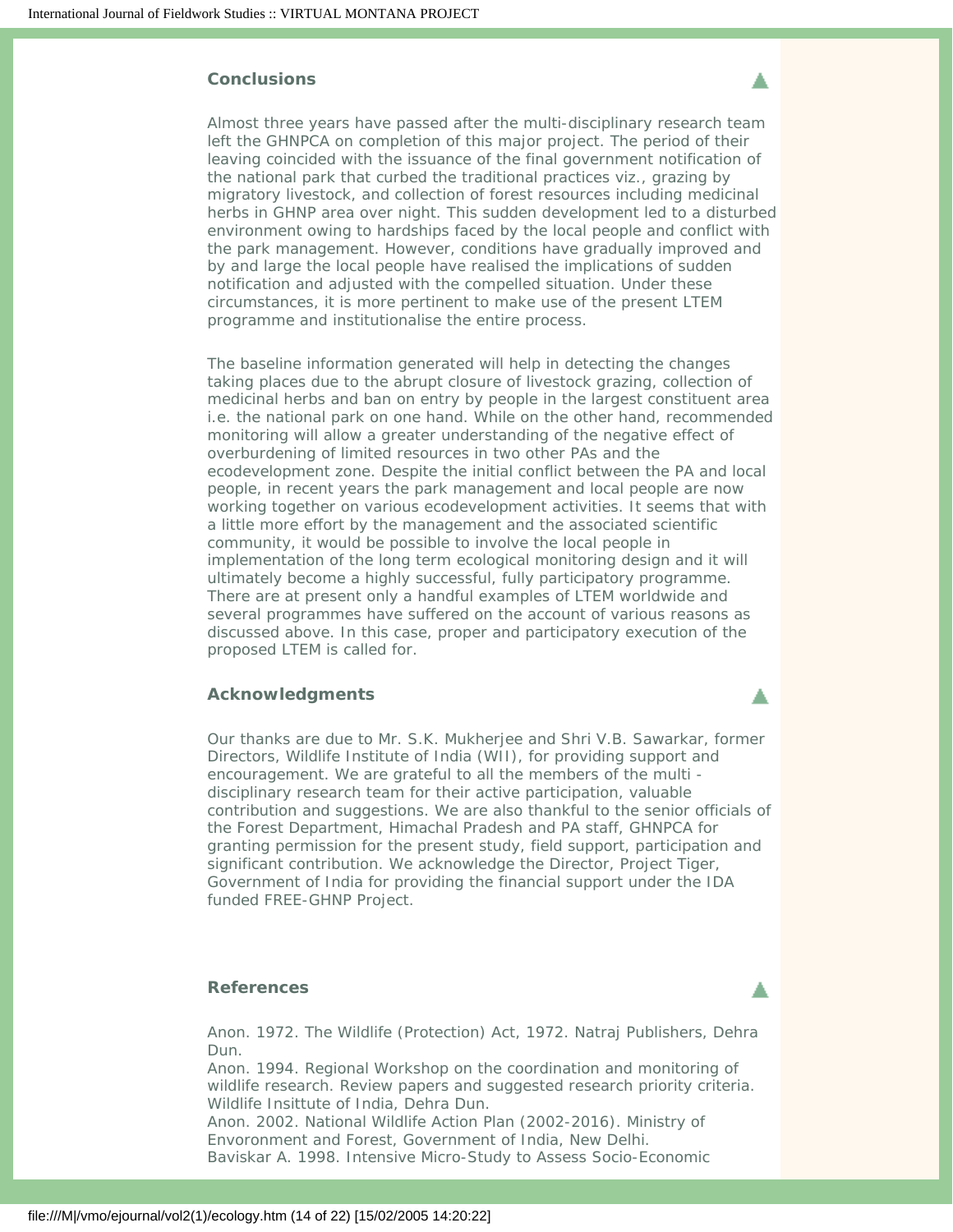Conditions of People Using the Great Himalayan National Park, Final Report, FREEP-GHNP Research Project, Wildlife Institute of India, Dehra Dun, 1-19.

Baydack, R.K., Campa, III, H., and Haufler, J.B. 1999. Practical approaches to the conservation of biological diversity, Island Press, Washington, D.C. Berwick, S.H. 1976. The Gir Forest, American Naturalist, 64, 28-40. Bhatnagar, Y.V. 1997. Ranging and habitat use by Himalayan ibex (Capra ibex sibirica) in Pin Valley National Park. Ph.D. Thesis, Saurashtra University, Rajkot.

Biodiversity Guide Book, 1995. Forest Practices Code of British Columbia. Environmental Province of British Colombia.

Braatz S, Davis G, Shen S and Ress C. 1992. Conserving Biological Diversity: A Strategy for Protected Areas in the Asia-Pacific Region. The World Bank Technical Paper Number 193, Asia Technical Department Series, Washington, D.C. 1- 66.

Buck, L.E., Geisler, C.C., Schelhas, J. and Wollenberg, E. 2001.Biological diversity: balancing interest through adaptive collaborative management. CRC Press Boca Raton, Florida, 1-465.

Callicott, J.B. and Mumford, K. 1997. Ecological sustainability as a conservation concept. Conservation Bioloogy, 11, 32-40.

Caughlan, L. and Oakley, K. 2001. Cost considerations for long – term ecological monitoring. Ecological Indicators, Vol.1 (2), 123-134.

Chauhan N.P.S. 1999. Evaluation of Crop Damage in the Eco-development Project Area to Suggest Mitigating Measures. Final Report, FREEP-GHNP Research Project, Wildlife Institute of India, Dehra Dun, 1-26.

Chellam, R. and Johnsingh, A.J.T. 1994. Management of the Asiatic Lion in the Gir Forest, India. Symposia of the Zoological Society of London, 65, 409-424.

Chowdhury, S., Singh, A.K., Khalid, M.A., Singh, R.R. and Roy, M. 1997. Management of elephant populations in West Bengal for mitigating manelephant conflicts. Consultancy report for West Bengal forestry project on elephant, Wildlife Institute of India, Dehra Dun, 1-211.

Chundawat, R.S. 1992. Ecological studies on the snow leopard and its prey species in hemis National Park, Ladakh. Ph. D. Thesis, University of Rajasthan, Jaipur.

Common, M.S. and Norton T.W. 1995. Biodiversity, Natural Resource Accounting and Ecological Monitoring. Perrings et al. (eds.), Biodiversity Conservation, Kluwer Academic Publishers. Printed in the Netherland, 87- 110.

Danielsen, F., Balete, D. S., Poulsen, M.K., Enghoff, M., Nozawa, C. and Jensen, A. 2000. A simple system for monitoring biodiversity in protected areas of a developing country. Biodeveristy and Conservation, 9, 1671- 1705.

Davey, A. 1999. National system planning for protected areas. Partnerships for protection (eds. Sue Stolton and Nigel Dudley), Earthscan Publications Ltd. London.

Davis, G.E. 1989. Design of a Long Term Ecological Monitoring Programme for Channel Islands National Park, California. Natural Area Journal, 9 (2), 80-89.

Davis, G.E. 1992. Design of Environmental Monitoring Programs, National Research Council Workshop on Long-term Environmental Monitoring in Glen Canyon and the Grand Canyon, National Academy of Sciences, Backman Centre, Irvine, California, 1-7.

DeCoursey, M. 1998, Taming the Wild Plant Trade in Great Himalayan National Park, India. Report, Wildlife Institute of India, Dehra Dun, 1-88. Directory of Indian Wetlands, 1993. World Wide Fund for Nature (WWF), India, New Delhi and Asian Wetland Bureau (AWB), Kuala Lumpur, xvi, 1- 264.

Dudley, N., Gujja, B., Jackson, B., Jeanrenaud, J.P.,Oviedo, G., Phillips, A., Rosabel, P., Stolton, S. and Wells, S. 1999. Challenges for protected areas in the 21st century. Partnerships for protection (eds. Sue Stolton and Nigel Dudley), Earthscan Publications Ltd. London.

Dutta, S.K. 1999. Assessment of Herpetofauna: Diversity, Density,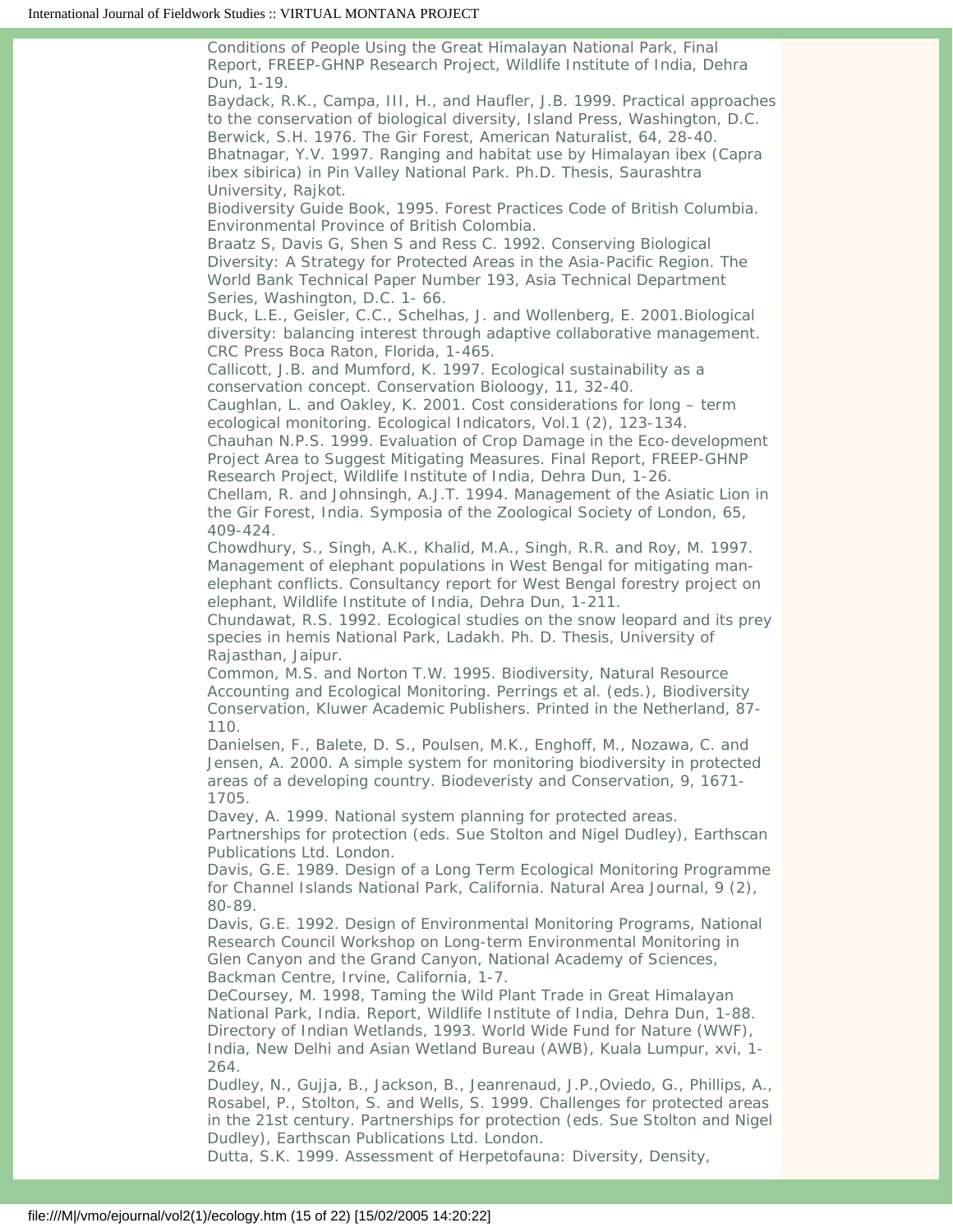Distribution, Ecological Requirements and Responses to Human Activities in GHNP and WLS. Final Report, FREEP-GHNP Research Project, Wildlife Institute of India, Dehra Dun, 1-17.

Feeezailah, B.C.Y. 1995. Forestry and Protected Areas. Expanding Partnarship in Conservation (eds. Jeffrey A. McNeely) Island Press Washington, D.C.

Fuller, J. 1998. Participatory monitoring of forest resources: current methodologies being developed in Thailand. Rural development Forestry Network 23, 23-27

Garson, P.J. 1998. Conservation of Galliformes in the Great Himalayan National Park: A Review of Monitoring and Research Activity. Final Report, FREEP-GHNP Research Project, Wildlife Institute of India, Dehra Dun. 1-15. Gaston, A. J. and Garson, P.J. 1992. A Re-Appraisal of the Great Himalayan National Park, Himachal Wildlife Project III. Himachal Pradesh Department of Forest Farming & Conservation, International Trust for Nature Conservation, World Wide Fund for Nature India, Oriental Bird Club, 1-80.

Gaston, A.J. 1998. Report on Monitoring and Evaluation, Consultancy Report, FREEP-GHNP Research Project, Wildlife Institute of India, Dehra Dun.

Gaston, A.J., Hunter, M.L. and Garson, P.J. 1981. The Wildlife of Himachal Pradesh, Western Himalayas. Report of the Himachal Wildlife Project. The Notes No. 82, School of Forest Resources. University of Maine, Orono. Gerrodett, T. 1987. A power analysis for detecting trends. Ecology, 68, 1364-1372.

Gerrodett, T. 1991. models for power of detecting trends- a reply to Link and Hatfield. Ecology, 72, 889-1892.

Goldsmith, F.B. 1991. Monitoring for Conservation and Ecology, Champan and Hall, 1-1-275.

Gopal, R. 1995. The biology and ecology of hard ground barasingha (Cervus duvauceli branderi) in Kanha National Park. Ph.D. Thesis, Sagar University Sagar.

Gupta, A.K. and Kumar, A. 1994. Feeding ecology and conservation of the Phayre's leaf monkey (Presbytis phayrei) in northeast India, Biological Conservation, 69(3) 301-306.

Hilty, J. and Merenlender, A. 2000. Faunal indicator taxa selection for monitoring ecosystem health, Biological Conservation, 92, 185-197. Hinds, W.T. 1984. Towards monitoring of long-term trends in terrestrial ecosystem. Environ Conser.11, 11-18.

Hughes, R. M., Whittier, T.R., Thiele, S. A., Pollard, J.E., Peck, D.V., Paulsen, S.G., Mcmullen, D., Lazorchak, J., Larsen, D.P., Kinney, W.L., Kaufmann, P. R., Hedtke, S., Dixit, S.S., Collins, G.B. and Baker, J.R. 1992. Lake and stream indicators for the United States Environmental Protection Agency's environmental monitoring and assessment program. In: Mckenzie, D. H., Hyatt, D.E., McDonald, V.J. (eds.), Ecological

Indicator, I Elsevier Applied Science, London, 305-335.

Hussain, S.A. 1993. Aspects of the ecology of smooth-coated otter (Lutra perspicillata)in National Chambal Sanctuary. Ph.D. Thesis, Aligarh Muslim University, Aligarh.

Indian Institute of Public Administration (IIPA), 1995. Great Himalayan National Park, A Report on the Human and Nature Interaction in and Around the Park IIPA, Indraprastha Estate, New Delhi, 1- 164.

International Union for the Conservation of Nature, 1991. United Nations Environment Program (UNEP) and the World Wide Fund for Nature (WWF), Caring for the Earth. A Strategy for Sustainable Living. IUCN, Gland. Jamieson, D. 1995. Eosystem health: some preventative medicine. Environmental values, 4, 333-344.

Johnsingh, A.J.T. 1982. Thesis Title: Ecology and behaviour of dhole or Indian wild dog (Cuon alpinus Pallas 1911) with special reference to predator-prey relations at Bandipur. Ph.D. Thesis, Madurai Kamaraj University , Madurai

Jonhsingh, A.J.T. and Justus J. 1994. Conserving Rajaji and Corbett National Park- The elephant as a flagship species, Oryx, 28 (2).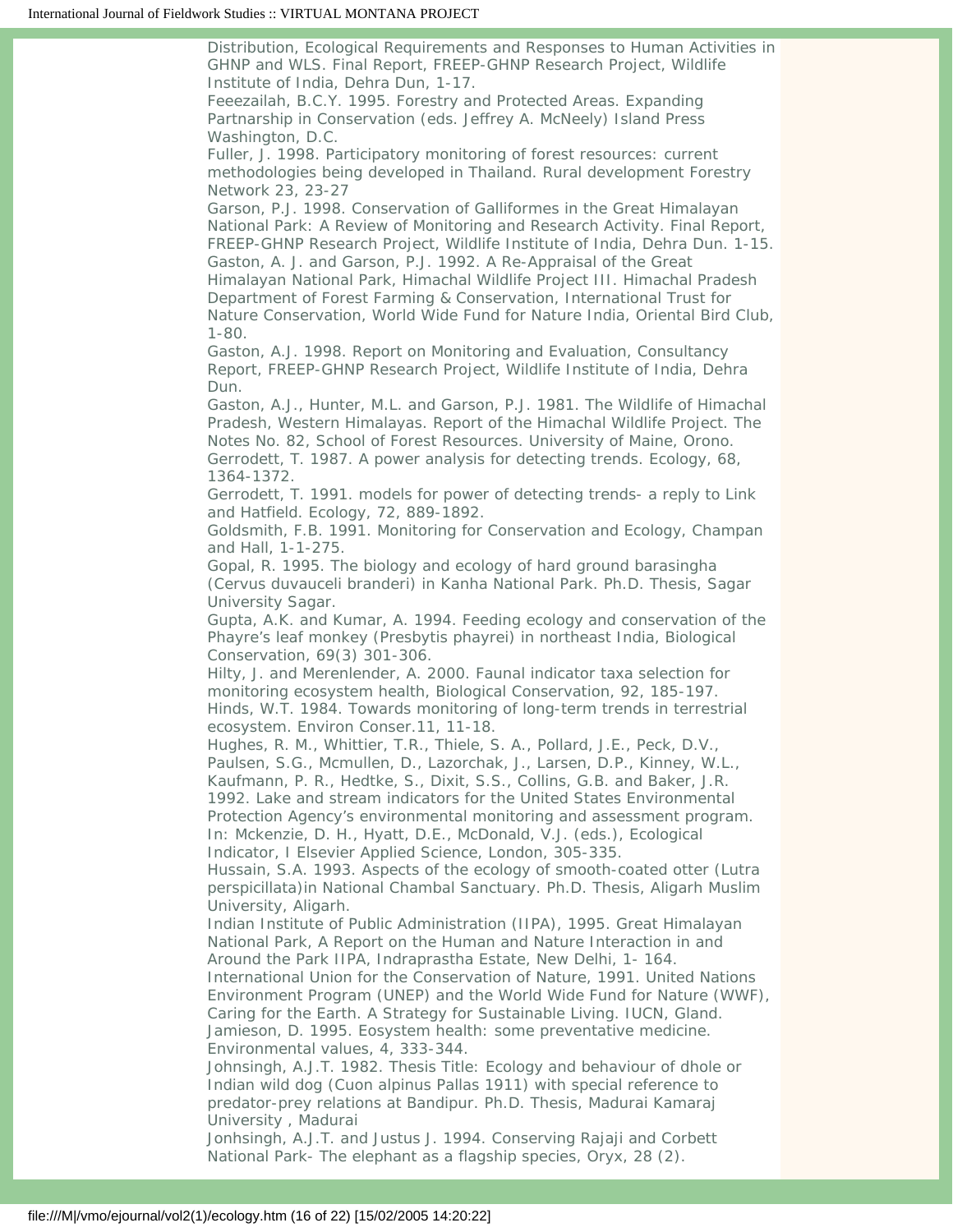Joslin. P. 1973. The Asiatic lion: A study of ecology and behaviour. Ph.D. Thesis, University of Edinburgh, Edinburgh, U.K. Julka, J.M. 1999. Biodiversity assessment of Annelida and Mollusca in the Great Himalayan National Park, Final Report, FREEP-GHNP Research Project, Wildlife Institute of India, Dehra Dun, 1-. 28. Karanth, U. 1987. Tigers in India: A Critical Review of Field Censuses.Tigers of the World, 118-132. Karanth, U. 1995. Estimating Tiger Panthera tigris Population from Camera Trap Data Using Capture-Recapture Models. Biological Conservation. (71), 333-338. Karanth, U. and Nichols, J.D. 1998. Estimation of Tigers Densities in India Using Photographic Captures and Recaptures Ecology 79(8), 2852-2862. Karanth, Ulhas K. and Melvin E. Sunquist, 1992. Population Structure, Density and Biomass of Large Herbivores in the Tropical Forests of Nagarhole, India. J. of Tropical Ecol. Vol. 8, 21-35. Khan, J.A., Rodgers, W.A., Johnsingh, A.J.T. and P.K. Mathur, 1990. Gir Lion Project: Ungulate-habitat ecology in Gir, Wildlife Institute of India, Dehradun, India, 1-214. Kim, K.C. and Weaver, R.D. 1994. Biodiversity and Landscapes. A Paradox of Humanity. Cambridge University Press, 1-43. Kothari, A., Pande, P., Singh, S. and Variava, D. 1989. Management of National Park and Sanctuaries In India, A status report. Indian Institute of Public Administration, New Delhi. Kremen, C., Merenlender, A. M. and Murphy, D.D. 1994. Ecological monitoring: a vital need for integrated conservation and development programs in the tropics. Conservation Biology, 8, 388-397. Kumar, A. 1987. The ecology and population dynamics of the Lion–tailed macaque, (Macaca silenus) in South India. Ph. D. Thesis, University of Cambridge, UK. Kumar, H., Mathur, P.K., Lehmkuhl, J.F., Khati, D.V.S., De. R., and Longwah. W, 2002. Management of Forests in India for Biological Diversity and Forest Productivity, Vol VI, Tarai Conservation Area (TCA), WII-USDA Forest service Collobrative Project Report, Wildlife Institute of India, Dehra Dun, 1-158. Kumar, P., Rathore, B.M.S. and Nangia, S. 1999. Social Monitoring of Conservation of Biodiversity Project in GHNP. Final Report, FREEP-GHNP Research Project, Wildlife Institute of India, Dehra Dun. Lackey, T.R. 1995. Ecosystem health, biological diversity and sustainable development: research that makes a difference. Renewable Resource Journal, 13, 8-13. Laird, S. 2002. Biodiversity and traditional knowledge, equitable partnership in practice. Earthscan Publications Ltd. London, 1-504. Landres, P.B., Verner, J. and Thomas, J. W. 1988. Critique of vertebrate indicator species. Conservation Biology, 2, 316-328. Lowe, 1977. Monitoring Changes on Abundance on the Prey of the Tiger in the Indian Tiger Reserves, Project Tiger, Goverment of India, New Delhi. MacKinnon, J., MacKinnon, K., Graham, C. and Thorrell, J. 1986. Managing Protected Areas in the Tropics, IUCN and UNDP, Switzerland, xvi, 1-295. Marcot, B.G. 1992, Conservation of Indian Forest. Conservation Biology International Conservation News. vol.6 No.1,pp. 12-17. Margules, C. R., Austin, M.P., Davies, K.F., Meyers, J.A. and Nicholls, A.O. 1998. The design of programs to monitor forest biodiversity: lessons from the Wog Wog habitat fragmentation experiment. In: Dallmeier, F. and Comiskey, J. A. (eds.) Forest Biodiversity Research Monitoring and Modelling: Conceptual background and Old World Case Studies, Parthenon Publishing Press,183-196. Martin, C. 1977. Status and ecology of the barasingha (Cervus duvauceli branderi) in Kanha National Park (India). J. Bomb. Nat. Hist. Soc. 74,61- 132.

Mathur, V.B. and Nathani, S. 1999. Development of a Spatial Database of the Great Himalayan National Park Conservation Area in GIS Domain. Final Report, FREEP-GHNP Research Project, Wildlife Institute of India, Dehra Dun.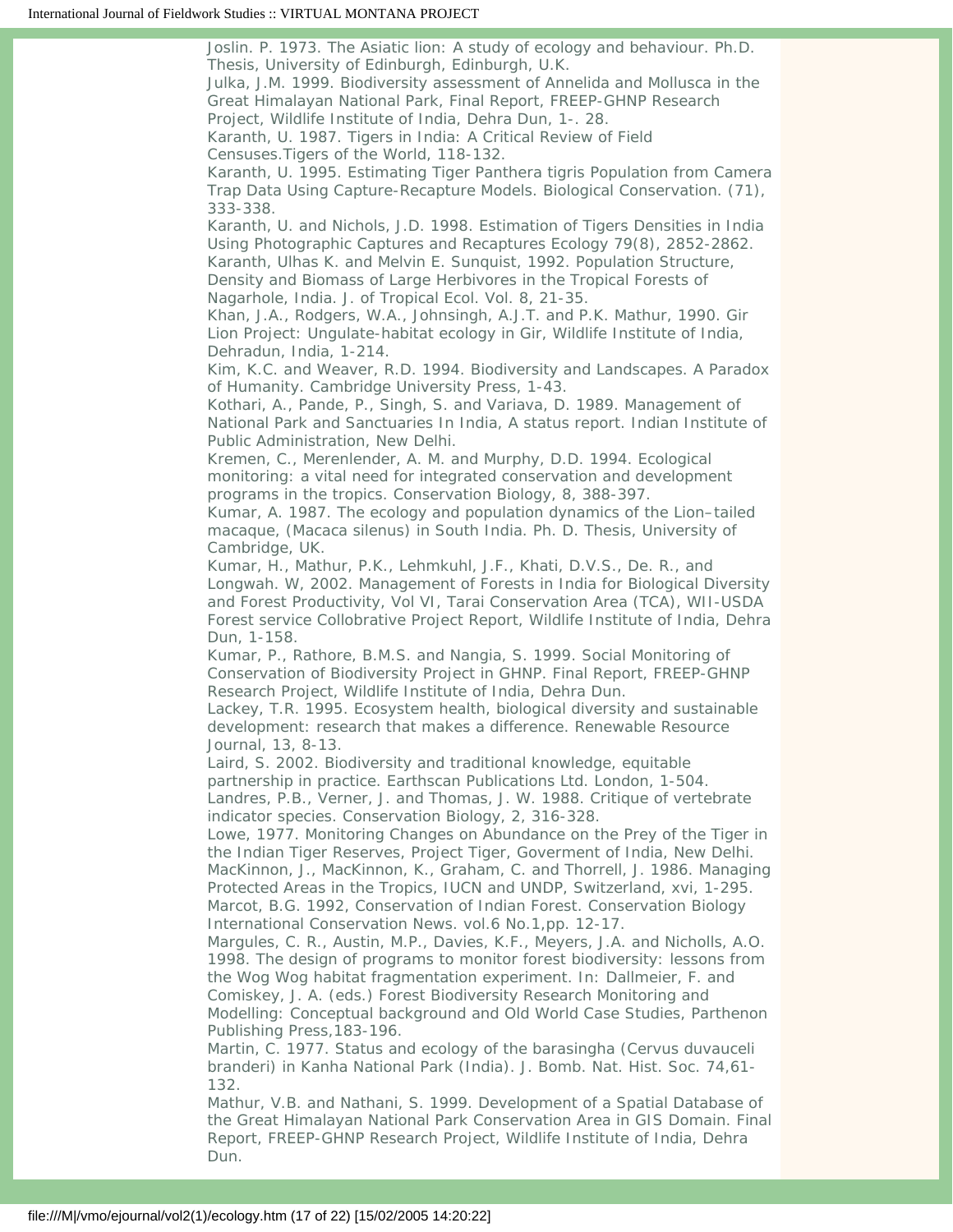Mathur, P.K. 2000. Status of Research and Monitoring in Protected Areas of the Indian Terai – An Overview In : (eds. Richard, C., K. Basnet, J.P. Sah and Y. Raut) Grassland Ecology and Management in Protected Areas of Nepal, Proc. Workshop held at Royal Bardia National Park, Thakurdwara, Bardia, Nepal. Jointly organized by ICIMOD, WWF Nepal Programme and DNPWC, HMG/Nepal (Vol. II: Grasslands of Terai Protected Areas) 16-29. Mathur, P.K. 2002. Regional Planning for Conservation and Development. Chapter 4: 33-102. In: Consultancy Assignment: Protected Area Management Planning Guidelines and Training including Regional Planning and Regulation. Under GEF-India Ecodevelopment Project Final Report, Project Tiger, Ministry of Environment and Forests, Government of India, New Delhi, Wildlife Institute of India, Dehra Dun. Mathur, P.K. and Mehra, B.S. 1999. Livestock Grazing and Conservation of Biodiversity in the High Altitude Ecosystem–An Integrated Landscape Management Approach. Final Report, FREEP-GHNP Research Project, Wildlife Institute of India, Dehra Dun, 1-192. Mathur, P.K. and Uniyal, V.P. 1999. Long Term Monitoring Design for the Great Himalayan National Park Conservation Area. Final Report, FREEP-GHNP Research Project, Wildlife Institute of India, Dehra Dun, 1-118. Mathur, P.K., Lehmkuhl, J.F. and Sawarkar, V.B. (Technical Coordinators) 2002. Management of Forests in India for Biological Diversity and Forest Productivity: A New Perspective. Volume I, Concepts, Approaches and Project Overview, WII-USDA Forest Service Collaborative Project Report, Wildlife Institute of India, Dehra Dun 1-70. Mathur, P.K., Malik, P.K. and Muley, P.D. 1995. Ecology and Population Genetics of Asian Wild Buffalo (Bubalus bubalis Linn.) in India. A Research Report, Wildlife Institute of India, 1-54. Mathur, V.B. and Mathur, P.K. 1995. Research Strategy for Protected Area Management, Wildlife Institute of India Dehra Dun. 1-30. Mathur, V.B. and Mathur, P.K. 1998. Research Strategies for Protected Areas Management for the India Ecodevelopment Project Sites. A Consultancy Report for the World Bank – India Ecodevelopment Project, Wildlife Institute of India, 1-153. Mathur, V.B. and Mathur, P.K., 2000. Integrated Protected Area Network (IPAN) System: An Information Technology (IT) Tool for Strengthening Wildlife Management, Proceedings of National Workshop on Forestry Planning Through Information Technology, Working Plan & GIS Circle, Forest Department, Government of West Bengal, 47-53. McNeely, J.A. 1995. Expanding partnerships in conservation. Island press, Washington, D.C. 1-302. Meffe,G.K. and Carroll, C.R. 1997. Principles of Conservation Biology, 2nd Ed. Sinauer associates, Sunderland, M.A. Mehra, B.S. and Mathur, P. K. 2001. Livestock Grazing in the Great Himalayan National Park Conservation Area – A Landscape level assessment. Himalayan Research Bulletin XXXI (2) (In press). Metha, A., Metha, R., Palhan, S., Sankaran, V., Singh, S., Uppal, V. and Vania, F. 1993. Biodiversity Conservation through Ecodevelopment. A Preliminary Indicative Plan for Great Himalayan National Park, Himachal Pradesh and Kalakad Mundanthurai Tiger Reserve, Tamil Nadu. Indian Institute of Public Administration, New Delhi, India. Miller, K. 1999. Bioregional planning and biodiversity conservation. Partnerships for protection (eds. Sue Stolton and Nigel Dudley), Earthscan Publications Ltd. London. Naithani, S. and Mathur, V.B. 1998. Long Term Monitoring of Landuse/Landcover Through Remote Sensing and Geographical Information System in Great Himalayan National Park, FREEP-GHNP Research Project, Wildlife Institute of India, Dehra Dun, 1-42. Nangia, S., Kumar, P. and Rathore, B.M.S. 1999. Social Context and Socio-Economic Conditions of People Using GHNP and WLSs, Final Report, FREEP-GHNP Research Project, Wildlife Institute of India, Dehra Dun, 1-120. National Forest Policy, Government of India, 1988. Ministry of Environment and Forests, New Delhi.

Naveh, Z. 1995, From Biodiversity to Ecodiversity: New Tools for Holistic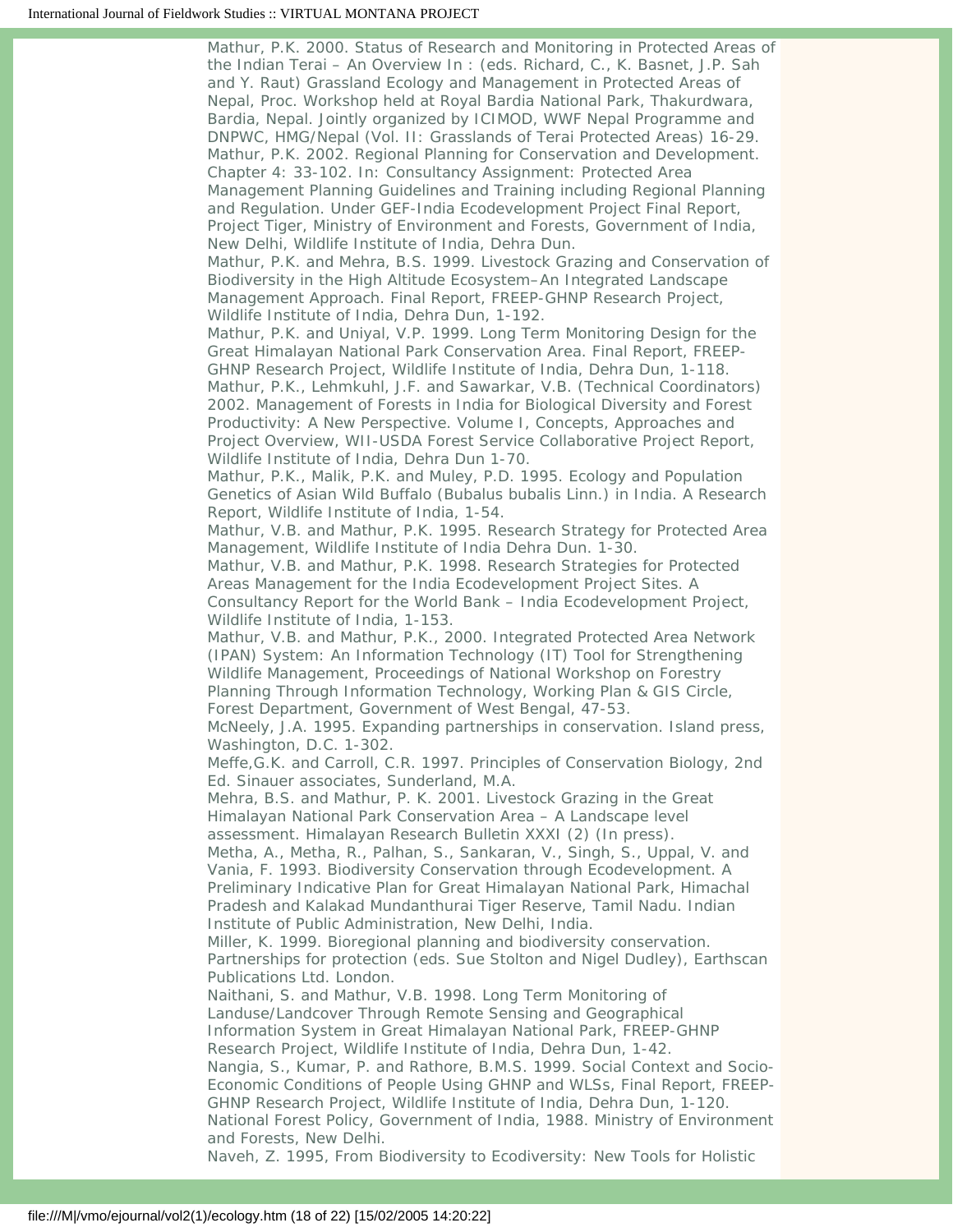Landscape Conservation. Int. J. Ecol. and Env. Sci. (21)16. Negi, A.S. 1996. Assessment of Issues Related to Soil Erosion Landslides and to Provide Technical Report to Park Management. Final Report FREEP–GHNP Research Project, Wildlife Institute of India, Dehra Dun,1- 101.

Newton, P.N. 1984. The ecology and social organization of Hanuman langurs (Presbytis entellus) in Kanha Tiger Reserve, Central India Highlands. D.Phill thesis, University of Oxford.

Noss, R.F. 1990. Indicators for Monitoring Biodiversity: A Hierarchical Approach, Conservation Biology, Vol. 4. No.4, 355-364.

Pabla, H.S. 1996. Apprasial of Particability of the Ecodevelopment Approaches and a Review of Proposed Ecodevelopment Investments. Final Report FREEP–GHNP Research Project, Wildlife Institute of India, Dehra Dun,1-45.

Pandav, B.K. 2000. Conservation and management of olive ridley sea turtle (Lepidochelys olivacea) population along the Orissa coast. Ph. D. Thesis, Utkal University, Bhubaneswar.

Pandey, S. 1993. Changes in Waterbirds Diversity due to the Construction of Pong Dam Reservoir, Himachal Pradesh, India. Biological Conservation, 66, 25-130.

Pandey, S. 1997. Design a Research Programme for GHNP Based on the Outcome of A Field Workshop. Final Report FREEP–GHNP Research Project, Wildlife Institute of India, Dehra Dun,1-30.

Pandey, S. and Wells, W.P. 1997. Ecodevelopment Planning at India's Great Himalayan National Park for Biodiversity Conservation and Participatory Rural Development, Biodiversity and Conservation. 6, 1277- 1292.

Panwar, H.S. 1979. Population dynamics and land tenure of tigers in Kanha National Park. International Symposium on Tiger, Delhi.

Panwar, H.S. and Mathur, P.K. 1993. An account of wildlife research in WII. Note prepare for a joint meeting called by the MoEF, Gov., held on 3rd June 1994. Wildlife Institute of India, Dehra Dun.

Perrings, C.A., Maler, K.G., Folk, C., Holling, C.S. and Jansson, B.O. 1995. Biodiversity Conservation, Problems and Policies. Kluwer Academic Publishers Group, Netherland,1-405.

Pollisco-Botengan, M.A. 1997. CPPAP Monitoring and eveluation (M&E) framwork. DENR and NIPA, Inc., Manila.

Rahmani, 1996. Strategies for long term conservation of the great Indian bustard, Ardeotis nigriceps in India. J.Bombay Nat. Hist. Soc. 93, 442-458. Ramesh, K., Sathyakumar, S. and Rawat, G.S. 1998. Long Term

Monitoring of Pheasents in the Great Himalayan National Park Conservation Area, FREEP-GHNP Research Project, Wildlife Institute of India, Dehra Dun. Ramesh, K., Sathyakumar, S. and Rawat, G.S. 1999. Ecology and

Conservation Status of Pheasants of the Great Himalayan National Park, Western Himalaya. Final Report, FREEP-GHNP Research Project, Wildlife Institute of India, Dehra Dun,1-69.

Ranjitsinh, 1989. The Indian Blackbuck. Natraj Publisher, Dehra Dun. Rapport, D. J. 1995a. Ecosystem health: more than a metaphor. Environmental Values, 4, 287-387.

Rapport, D. J. 1995b. Ecosystem health, an emerging integrative science. In: rapport, D.J., Gaudet, C.L., Calow, P. (eds.), Evaluating and Monitoring the Health of Large-Scale Ecosystem. Springer, New York, 5-33.

Richard, C. 1999. Grazing in the Great Himalayan National Park, A Review, and Recommendations for Ecodevelopment Activities. Final Report, FREEP-GHNP Research Project, Wildlife Institute of India, Dehra Dun,1-55.

Rodgers, W., Panwar, H.S. and Mathur, V.B. 2000. Wildlife Protected Areas Network in India: A Review (Executive Summary). Wildlife Institute of India Dehra Dun.

Rodgers, W.A. 1991. Techniques for Wildlife Census in India: A Field Manual, Wildlife Institute of India, Dehra Dun,1- 82.

Rodgers, W.A. and Panwar, H.S. 1988. Planning a Wildlife Protected Area Network in India. Vol.& II. Field Document No.7. Wildlife Institute of India, Dehra Dun.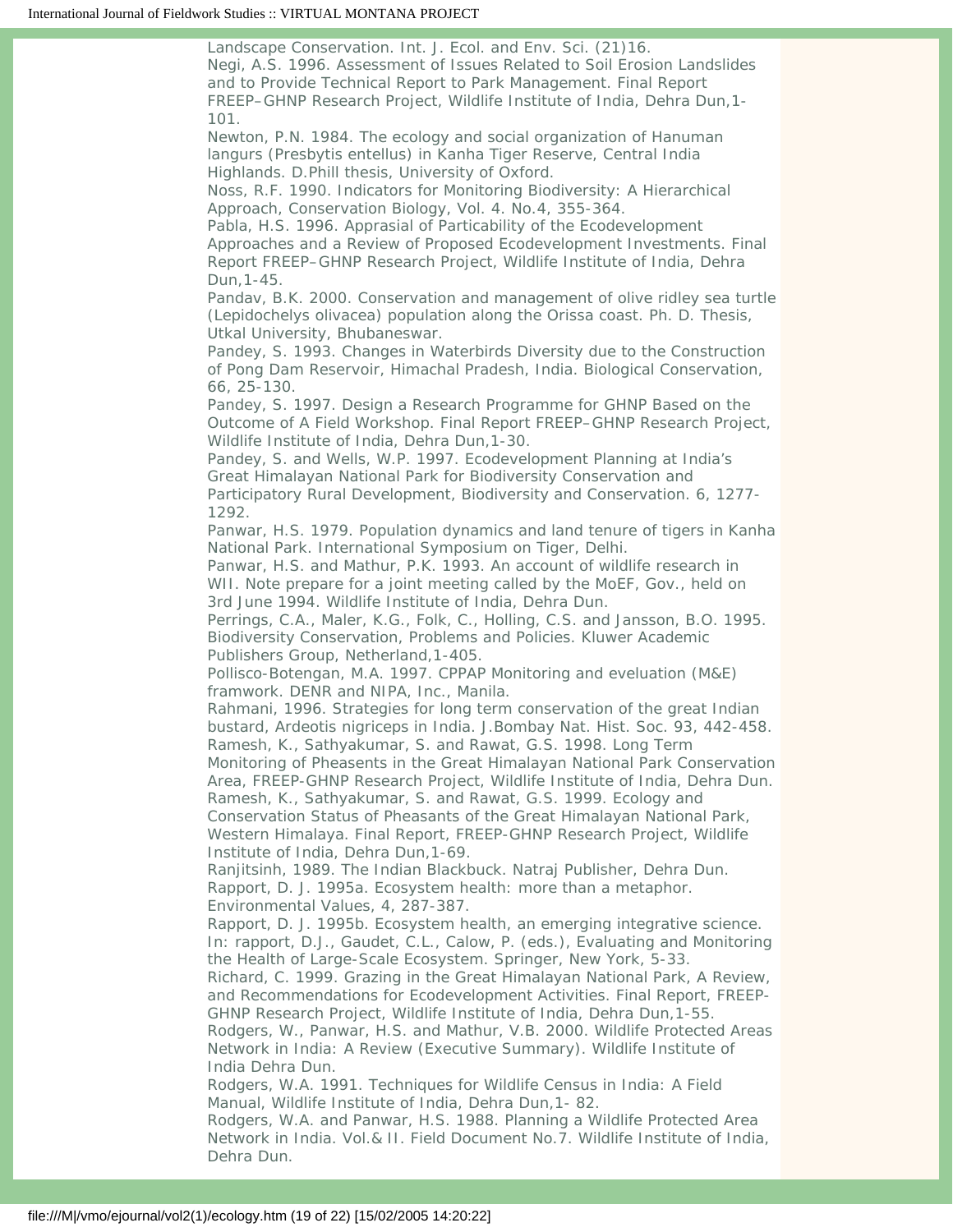Saharia, V.B., Koppikar, B.R., Choudhury, S.R. and Panwar, H.S. 1979. Research and Monitoring in Tiger Reserves: An Overview, International Symposium on Tiger India, Project Tiger, Government of India, Ministry of Environment and Forests, New Delhi, 366-383.

Sale, J.B. and Berkmuller, K. 1988. Manual of Wildlife Techniques for India. WII/FAO Field Manual No. 11, Wildlife Institute of India, Dehradun, 1-10. Salwasser, H. 1995. Factors Influencing Content and Principles of Ecosystem Management. Natural Resource and Environmental Issues, (5), 5-16.

Sankar, K. 1994. The Ecology of Three Large Sympatric Herbivores (Chital, Sambar and Nilgai) with special Reference for Reserve Management in Sariska Tiger Reserve, Rajasthan. Ph. D. Thesis, University of Rajasthan, Jaipur.

Sathyakumar, S. 1994. Habitat Ecology of major ungulates in Kedarnath musk deer sanctuary, Western Himalaya. Ph. D. Thesis, Saurashtra University, Rajkot.

Schelhas, J., Buck, L.E. and Geisler, C.G. 2001. Introduction:The challenge of adaptive collaborative management. CRC Press Boca Raton, Florida. Scott, J.M., Csuti, B., Wright, R.G., Christ, P.J. and Jennings, M.D. 1999. Regional Approaches to Managing and Conserving Biodiversity. In: (eds. R.K. Baydack, H. Campa III, and J.B. Haufler) Practical Approaches to the Conservation of Biological Diversity, Island Press, Washington D.C., 55-70. Sharma, R.C. 1987. Management Plan of the Great Himalayan National Park. Department of Forest Farming and Conservation, Government of Himachal Pradesh, Shimla.

Sharma, V. 1998. Assessment of Herb and Mushroom Collection in Great Himalayan National Park Conservation Area, Final Report, FREEP-GHNP Research Project, Wildlife Institute of India, Dehra Dun, 1- 48.

Singh, H.S. and Kamboj, R.D. 1996. Biodiversity Conservation Plan for GIR: A Management Plan for Gir Sanctuary & National Park, Vol. I & II, Gujarat: Forest Department of Gujarat.

Singh, S. and Rawat, G. S. 1998. Long Term Monitoring of Vegetation in Great Himalayan National Park. Report, FREEP-GHNP Research Project, Wildlife Institute of India, Dehra Dun.

Singh, S. Kothari, A. and Pande, P. 1990. Directory of National Parks and Sanctuaries in Himachal Pradesh: Management Status and Profiles – Indian Institute of Public Administration, New Delhi,1-164.

Singh, S.K. and Rawat, G.S. 1999. Floral Diversity and Vegetation Structure in Great Himalayan National Park, Western Himalaya, Final Report, FREEP-GHNP Research Project, Wildlife Institute of India, Dehra Du, 1-168.

Sinha, S.P. 1986. Ecology of wildlife with the species reference to the lion (Panthera leo persica) in Gir Wildlife Sanctuary. Ph.D. Thesis, Saurashtra University, Rajkot.

Sinha, S.P. and Sawarkar, V.B. 1991. Management of the reintroduced greater one horned rhinoceros (Rhinoceros unicornis) in Dudwa National Park, Uttar Pradesh, India. Paper presented in the international conference on the Rhinoceros Ecology and Management, San Deigo, USA.

Soule, M.E. and Terborgh, J. 1999. Continental Conservation: Scientific Foundations of Regional Reserve Networks, Island Press, Washington, D.C. Spellerberg, I.F. 1991. Monitoring Ecological Change. Cambridge University Press, Cambridge, 1- 334.

Sukumar, R. 1994. Elephant days and nights: Ten years with the Indian elephant, Forewarded by George B Schaller, Oxford University Press, Delhi, 1-184.

Sykes, J.M. and Horrill, A.D. 1977. Institute of Terrestrial Ecology, Merlewood Research Station, Grange-over-Sands, Cumbria, U.K. 1-59. Tandon,V. 1997. Status of Collection, Conservation, Trade and Potential for Growth in Sustainable Use of Major Medicinal Plant Species Found in the Great Himalayan National Park and its Environs in Kullu District of Himachal Pradesh. Final Report, FREEP-GHNP Research Project, Wildlife Institute of India, Dehra Dun, 1- 40.

The Keystone Centre, 1999. Final Consensus report of the Keystone Policy